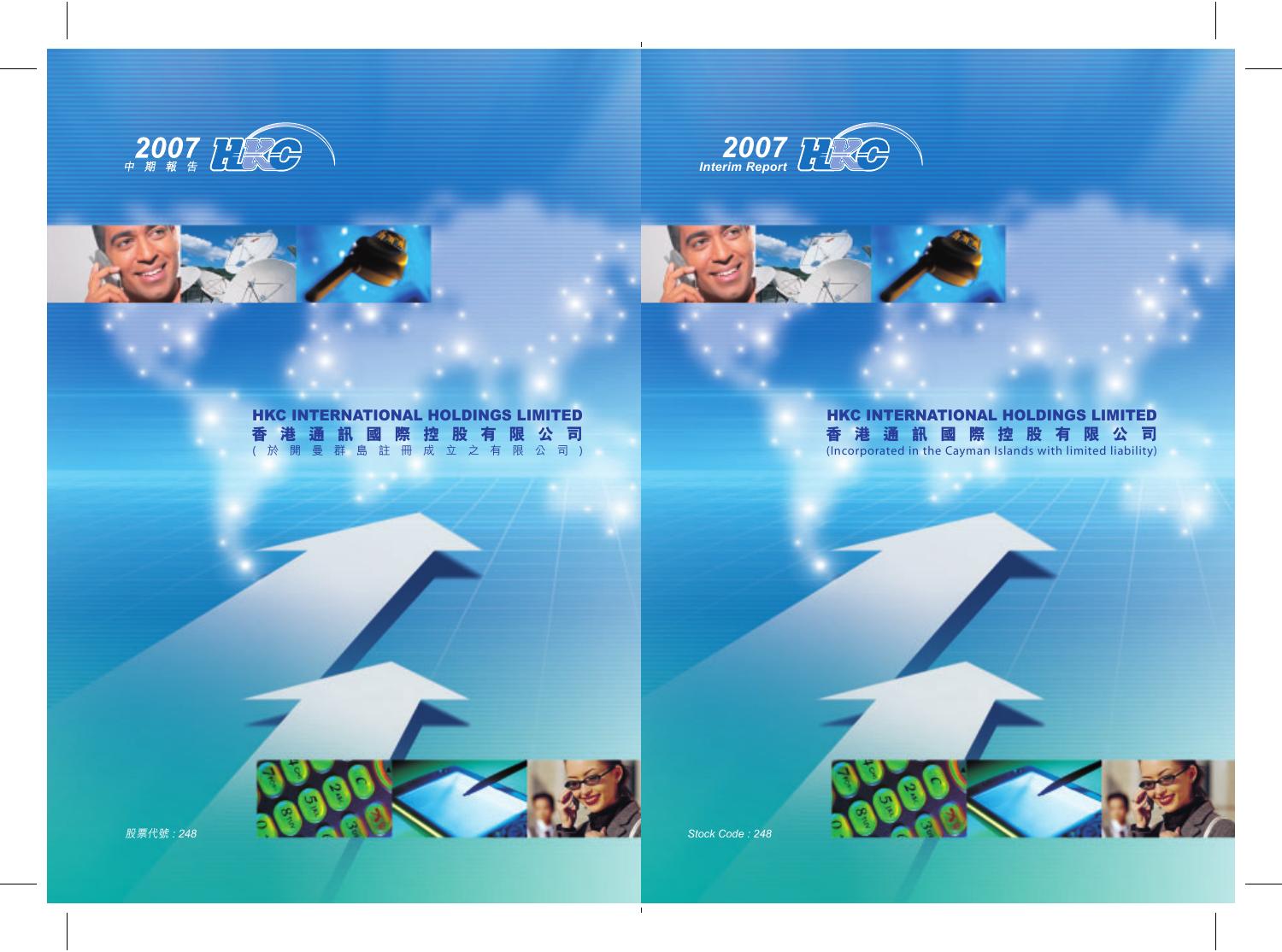**HKC** INTERNATIONAL HOLDINGS LIMITED

*PAGE*

1

# **CONTENTS**

|                                                       | $\mathcal{P}$ |
|-------------------------------------------------------|---------------|
|                                                       | 3             |
|                                                       |               |
|                                                       | .5            |
| CONDENSED CONSOLIDATED STATEMENT OF CHANGES IN EQUITY |               |
| CONDENSED CONSOLIDATED CASH FLOW STATEMENT            | 8             |
|                                                       | 9             |
| MANAGEMENT DISCUSSION AND ANALYSIS                    | 16            |
|                                                       | 17            |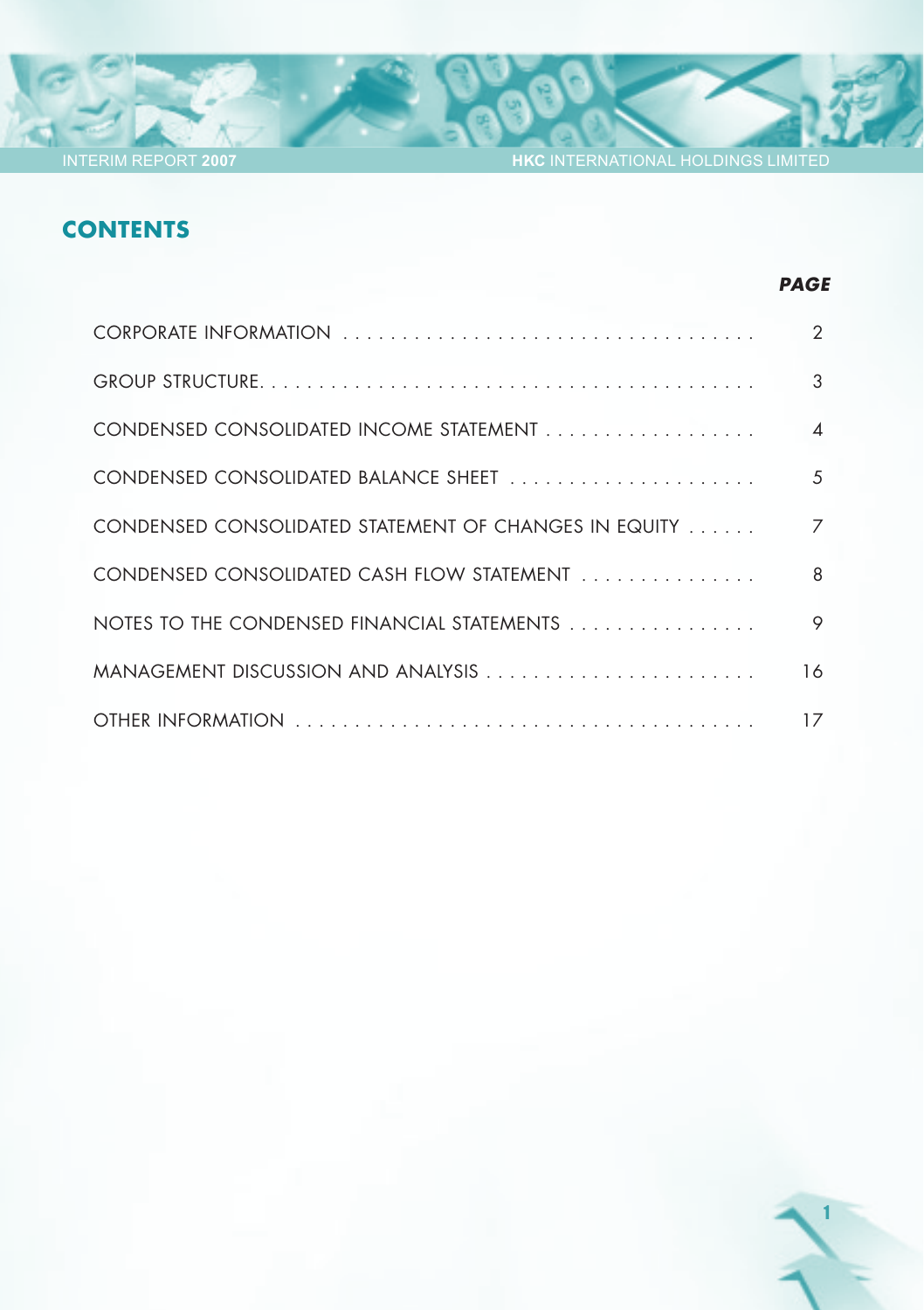### **CORPORATE INFORMATION**

### **BOARD OF DIRECTORS**

*Executive Directors* Chan Chung Yee, Hubert *(Chairman)* Chan Chung Yin, Roy Chan Man Min Yeh Yui Fong *(resigned on 8th September, 2007)* Tsui Hon Wing Chan Ming Him, Denny Wu Kwok Lam CPA, FCCA

*Non-executive Director* Ng Ching Wah *(appointed on 11th October,2007)*

*Independent Non-executive Directors* Chu Chor Lup Chiu Ngar Wing FCCA, ACA, CPA (Practising) Leung Tai Wai, David

#### **COMPANY SECRETARY**

Wu Kwok Lam CPA, FCCA

### **QUALIFIED ACCOUNTANT**

Wu Kwok Lam CPA, FCCA

### **REGISTERED OFFICE**

Cricket Square Hutchins Drive P.O. Box 2681 Grand Cayman KY1-1111, Cayman Islands

#### **PRINCIPAL OFFICE**

25/F., Oxford House, TaiKoo Place 979 King's Road, Quarry Bay Hong Kong

### **PRINCIPAL REGISTRAR AND TRANSFER OFFICE**

Bank of Bermuda (Cayman) Limited P.O. Box 513 GT 2nd Floor, Strathvale House North Church Street, George Town Grand Cayman, Cayman Islands

#### **AUDITORS**

Li, Tang, Chen & Co. *Certified Public Accountants (Practising)*

#### **HONG KONG BRANCH REGISTRAR**

Pilare Limited 10th Floor, Sun Hung Kai Centre 30 Harbour Road Hong Kong

#### **PRINCIPAL BANKERS**

The Hongkong and Shanghai Banking Corporation Limited 1 Queen's Road Central, Hong Kong

Wing Hang Bank, Limited 161 Queen's Road Central Hong Kong

**STOCK CODE**

248

### **WEBSITE ADDRESS**

http://www.hkc.com.hk

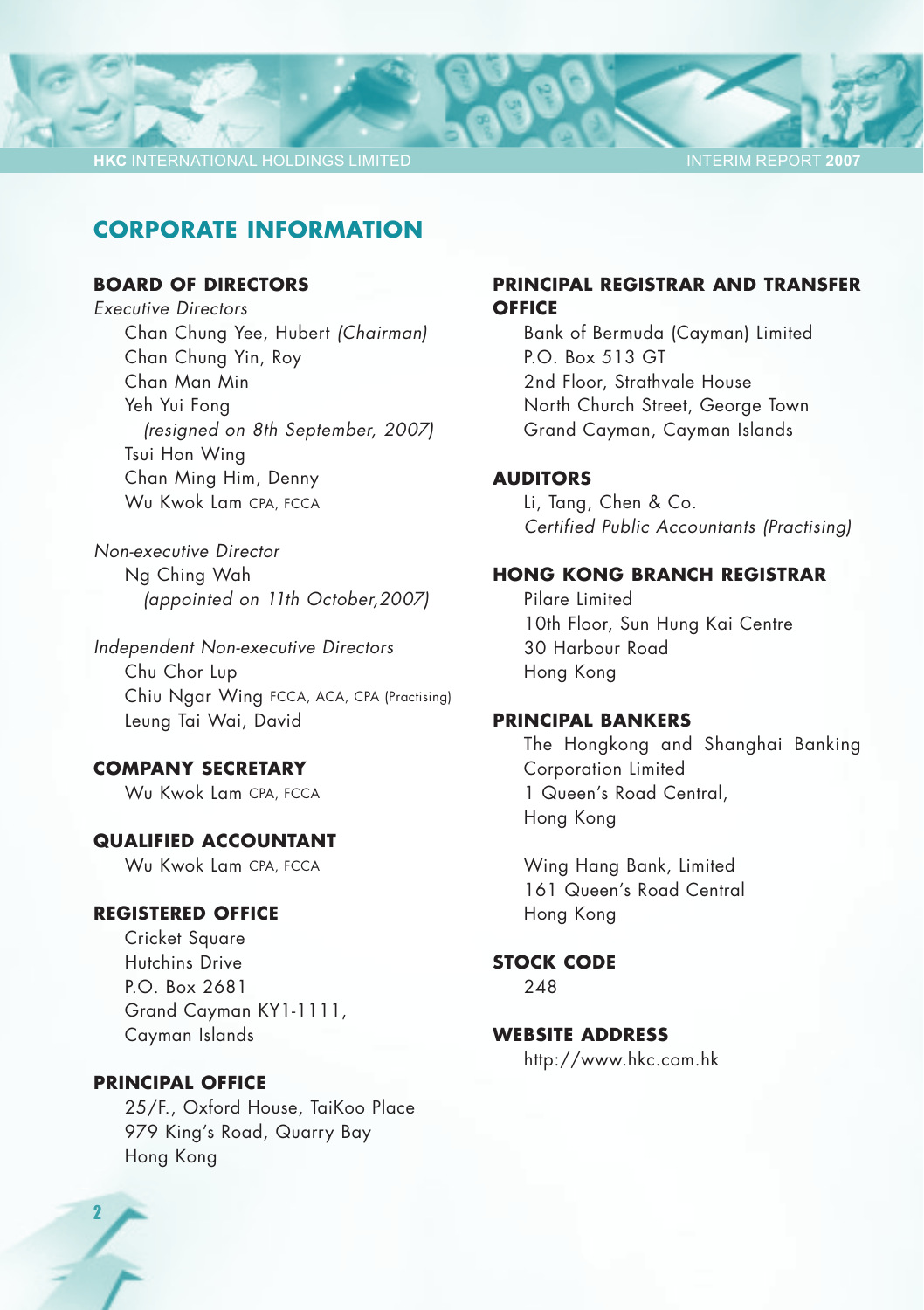**HKC INTERNATIONAL HOLDINGS LIMITED** 

### **GROUP STRUCTURE**

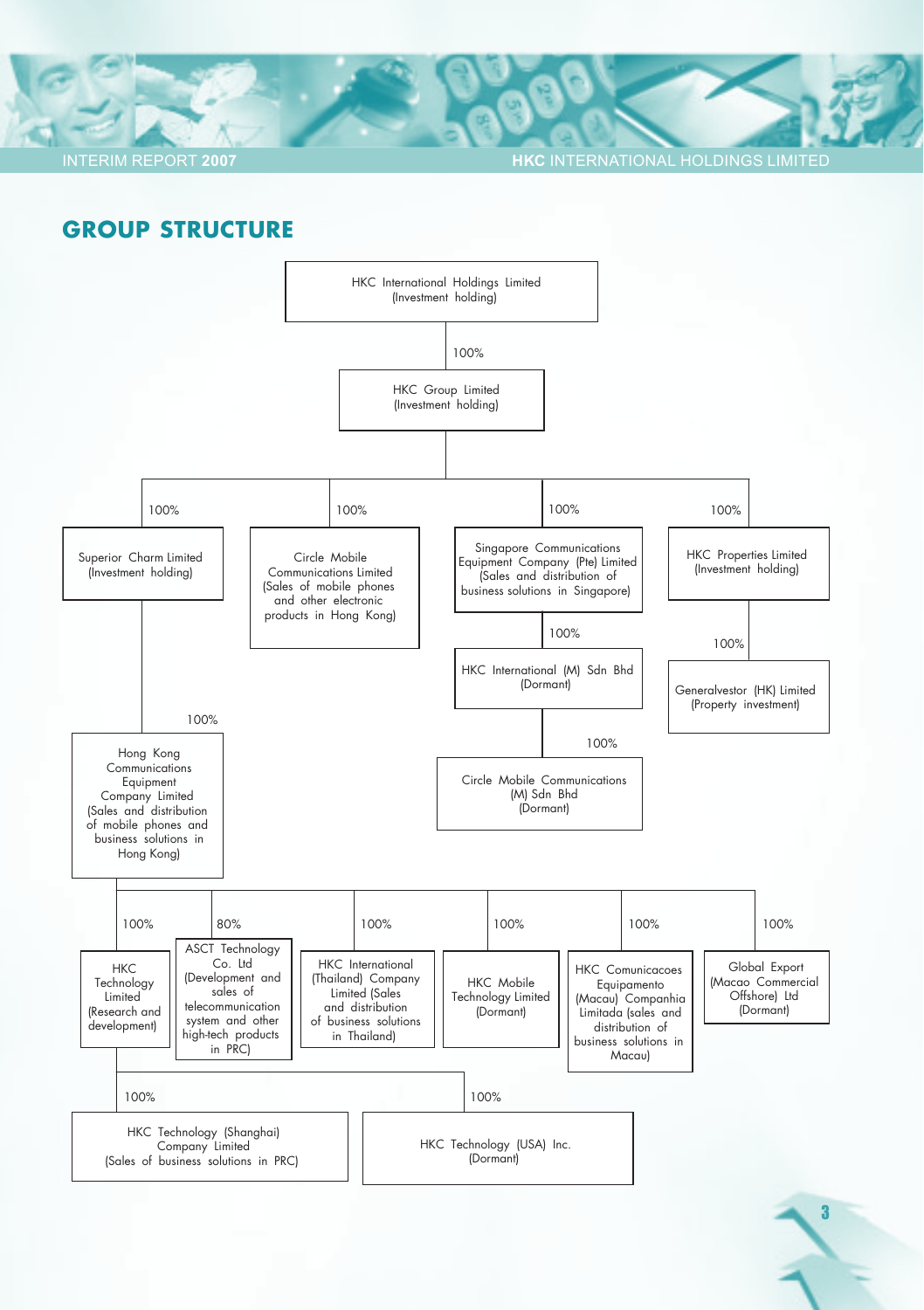INTERIM REPORT **2007**

### **INTERIM REPORT**

4

The directors of HKC International Holdings Limited (the "Company") are pleased to announce the unaudited condensed consolidated results of the Company and its subsidiaries (collectively, the "Group") for the six months ended 30th September, 2007 as follows. The interim report has been reviewed by the audit committee of the Company.

### **CONDENSED CONSOLIDATED INCOME STATEMENT**

FOR THE SIX MONTHS ENDED 30TH SEPTEMBER, 2007

|                                                                                               |                          |                                             | Six months ended                     |
|-----------------------------------------------------------------------------------------------|--------------------------|---------------------------------------------|--------------------------------------|
|                                                                                               | <b>NOTES</b>             | 30.9.2007<br><b>HK\$'000</b><br>(unaudited) | 30.9.2006<br>HK\$'000<br>(unaudited) |
| Turnover<br>Cost of sales                                                                     | 3                        | 481,704<br>(444, 942)                       | 398,372<br>(346, 866)                |
| Gross profit<br>Other income and gains<br>Gain on disposal of leasehold<br>land and buildings | $\overline{\mathcal{A}}$ | 36,762<br>7,931                             | 51,506<br>4,077                      |
| and investment properties<br>Selling and distribution expenses<br>Administrative and other    |                          | 1,001<br>(7, 230)                           | (6, 524)                             |
| operating expenses<br>Finance costs                                                           | 5                        | (28,904)<br>(235)                           | (41, 470)<br>(793)                   |
| Profit before taxation<br>Tax expense                                                         | 6<br>$\overline{7}$      | 9,325<br>(1, 524)                           | 6,796<br>(1, 104)                    |
| Profit for the period                                                                         |                          | 7,801                                       | 5,692                                |
| Attributable to:<br>Equity holders of the Company<br>Minority interests                       |                          | 7,801                                       | 5,895<br>(203)                       |
|                                                                                               |                          | 7,801                                       | 5,692                                |
| Dividend                                                                                      | 8                        | 4,761                                       | 4,621                                |
| Earnings per share - (HK cents)<br>- basic                                                    | 9                        | 1.7 cents                                   | 1.2 cents                            |
| - diluted                                                                                     | 9                        | 1.7 cents                                   | 1.2 cents                            |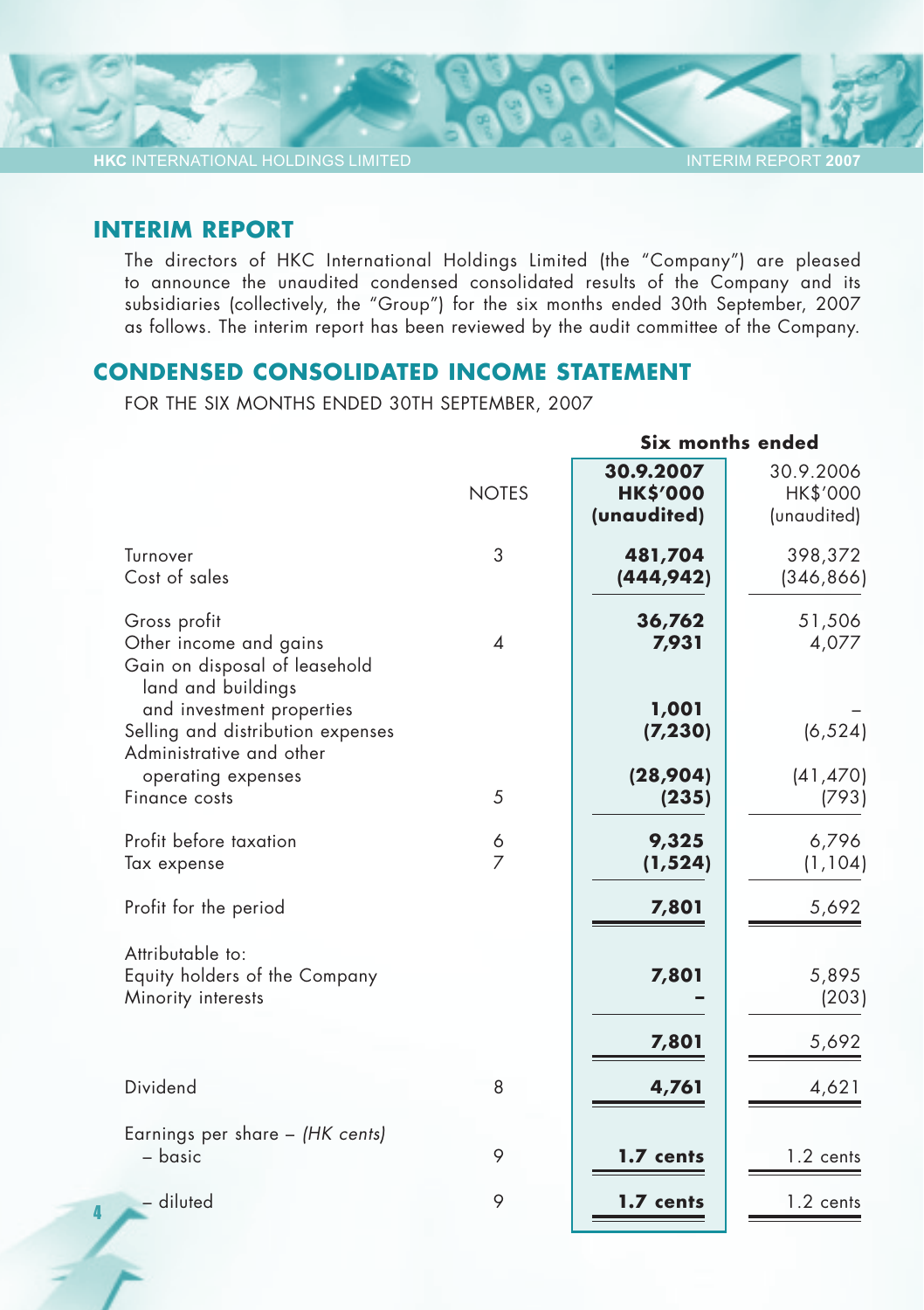5

# **CONDENSED CONSOLIDATED BALANCE SHEET**

AT 30TH SEPTEMBER, 2007

| <b>NOTES</b>                            | 30.9.2007<br><b>HK\$'000</b><br>(unaudited) | 31.3.2007<br>HK\$'000<br>(audited) |
|-----------------------------------------|---------------------------------------------|------------------------------------|
| <b>Non-current assets</b>               |                                             |                                    |
| Property, plant and equipment           | 13,567                                      | 10,921                             |
| Investment properties                   | 7,438                                       | 15,485                             |
| Leasehold land                          | 317                                         | 63,877                             |
| Interest in associate                   | 700                                         | 349                                |
| Available-for-sale financial assets     | 23,532                                      | 24,939                             |
| Long-term bank deposits                 | 15,596                                      | 15,596                             |
| Deferred tax assets                     | 36                                          | 36                                 |
|                                         | 61,186                                      | 131,203                            |
| <b>Current assets</b>                   |                                             |                                    |
| Inventories                             | 50,531                                      | 54,850                             |
| 10<br>Debtors, deposits and prepayments | 68,880                                      | 58,100                             |
| Financial assets at fair value          |                                             |                                    |
| through profit or loss                  | 23,311                                      | 13,652                             |
| Amount due from related companies       | 1,516                                       | 1,516                              |
| Taxation recoverable                    | 171                                         | 890                                |
| Cash and bank balances                  | 96,305                                      | 91,469                             |
|                                         | 240,714                                     | 220,477                            |
| <b>Current liabilities</b>              |                                             |                                    |
| Creditors and accrued charges<br>11     | 31,805                                      | 49,233                             |
| Deposit received                        |                                             | 6,850                              |
| Tax payable                             | 1,005                                       | 68                                 |
| Obligations under finance leases        | 16                                          | 31                                 |
| <b>Bank borrowings</b>                  | 56                                          | 2,430                              |
|                                         | 32,882                                      | 58,612                             |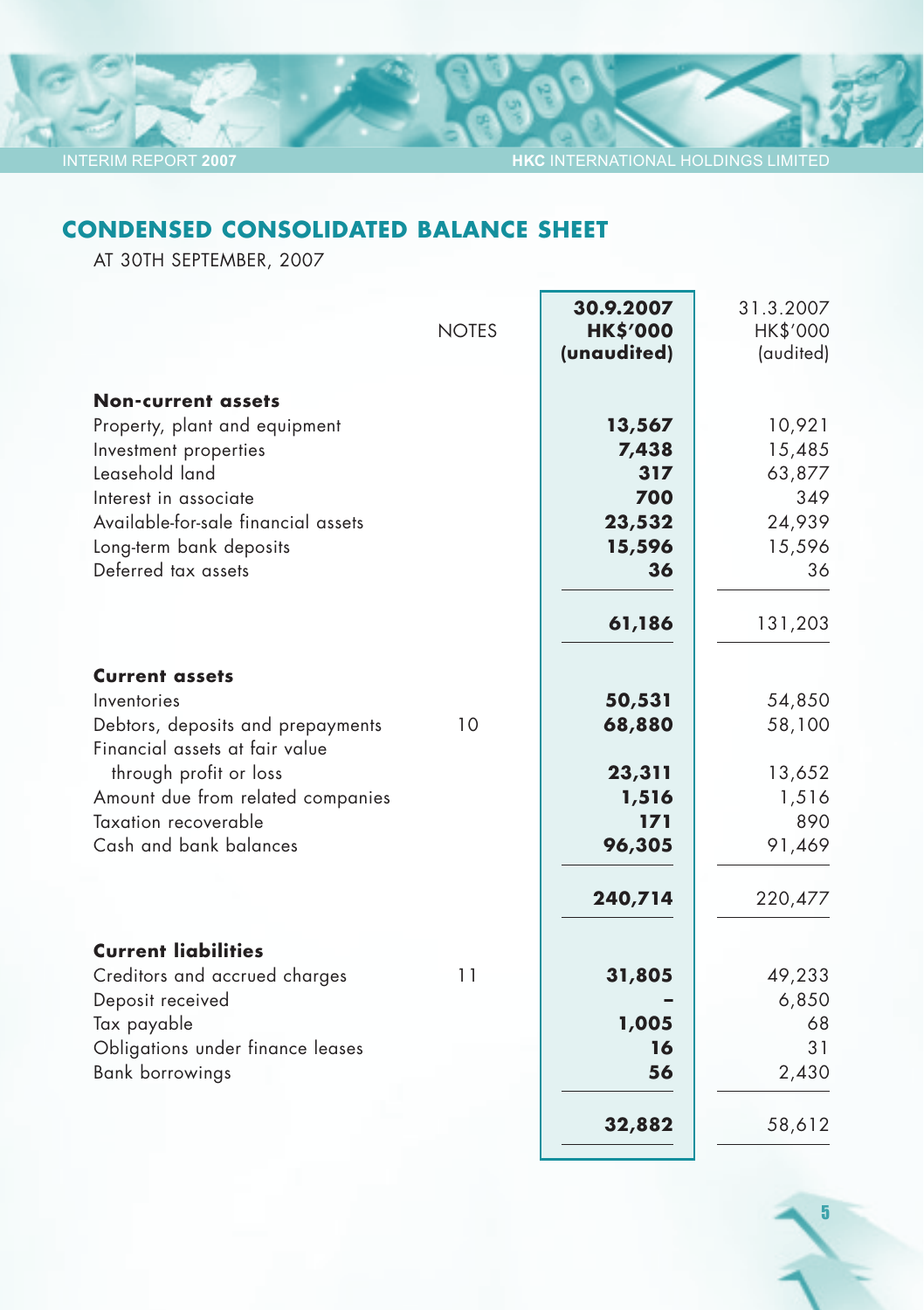# **CONDENSED CONSOLIDATED BALANCE SHEET (Continued)**

INTERIM REPORT **2007**

AT 30TH SEPTEMBER, 2007

| 30.9.2007<br><b>HK\$'000</b><br>(unaudited) | 31.3.2007<br>HK\$'000<br>(audited)       |
|---------------------------------------------|------------------------------------------|
| 207,832                                     | 161,865                                  |
| 269,018                                     | 293,068                                  |
| 21<br>60<br>667<br>748<br>268,270           | 59<br>23,498<br>363<br>23,920<br>269,148 |
| 4,761<br>263,509                            | 4,621<br>264,527<br>269,148              |
|                                             | 268,270                                  |

6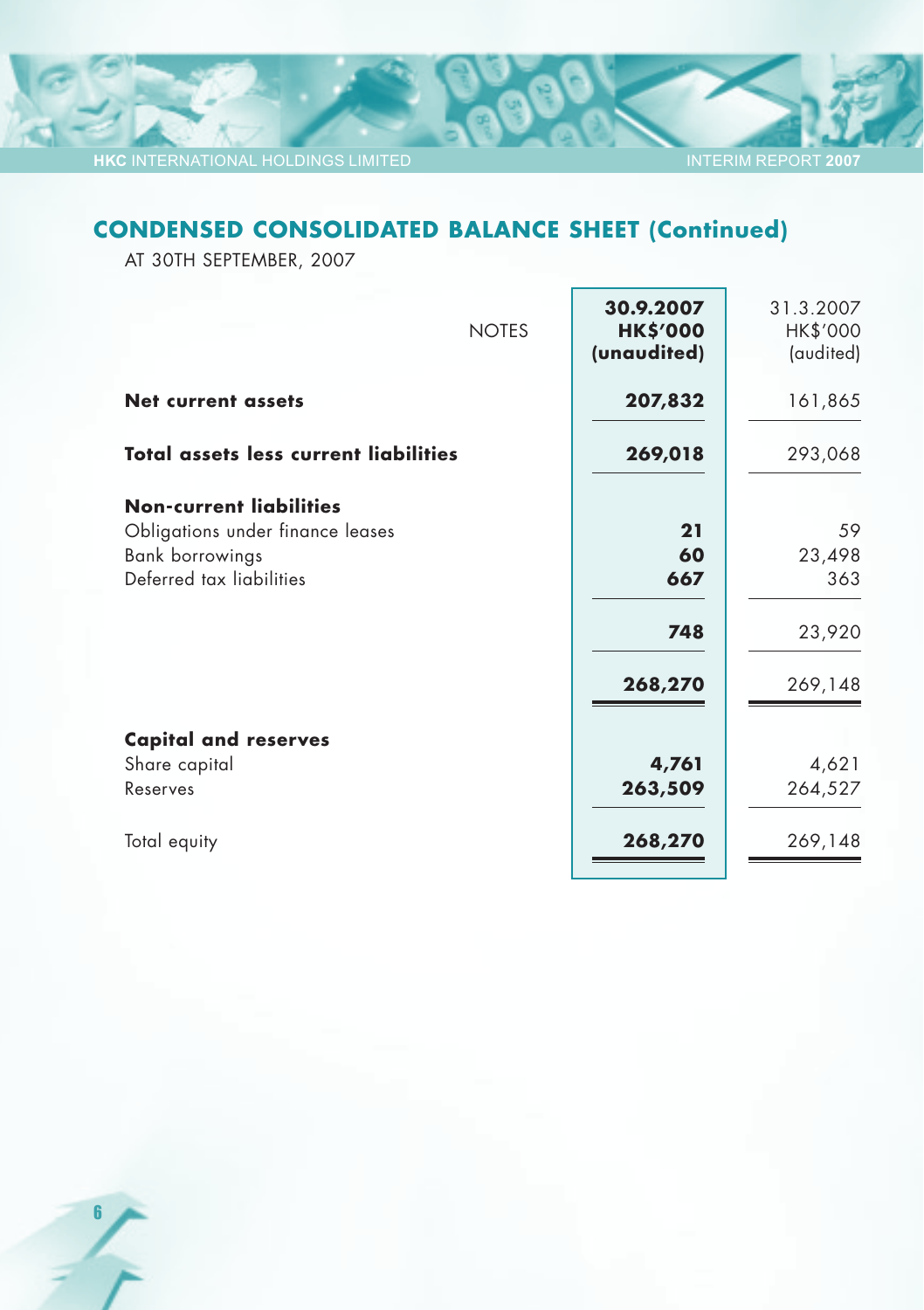7

# **CONDENSED CONSOLIDATED STATEMENT OF CHANGES IN EQUITY**

FOR THE SIX MONTHS ENDED 30TH SEPTEMBER, 2007

|                                                                              |                     |                     | Share               |                     | Investment          |                                        |                     |                   |                       |                   |
|------------------------------------------------------------------------------|---------------------|---------------------|---------------------|---------------------|---------------------|----------------------------------------|---------------------|-------------------|-----------------------|-------------------|
|                                                                              | Share               | Share               | option              |                     |                     | <b>Capital revaluation Translation</b> | Retained            |                   | <b>Minority</b>       |                   |
|                                                                              | capital<br>HK\$'000 | premium<br>HK\$'000 | reserve<br>HK\$'000 | reserve<br>HK\$'000 | reserve<br>HK\$'000 | reserve<br>HK\$'000                    | profits<br>HK\$'000 | Total<br>HK\$'000 | interests<br>HK\$'000 | Total<br>HK\$'000 |
| At 1st April, 2007<br>Exchange difference on<br>translation of overseas      | 4,621               | 31,580              | 939                 | 28,325              | 9,778               | 720                                    | 193,185             | 269,148           |                       | 269,148           |
| operation<br>Decrease in fair value of<br>available-for-sale                 |                     |                     |                     |                     |                     | 866                                    |                     | 866               |                       | 866               |
| financial assets<br>Reserve realized on<br>disposal of<br>available-for-sale |                     |                     |                     |                     | (4,617)             |                                        |                     | (4,617)           |                       | (4,617)           |
| financial assets                                                             |                     |                     |                     |                     | [4, 142]            |                                        |                     | (4, 142)          |                       | (4, 142)          |
| Exercise of stock options                                                    | 140                 | 3,835               |                     |                     |                     |                                        |                     | 3,975             |                       | 3,975             |
| Profit for the period                                                        | ÷,                  | -                   |                     |                     |                     | $\overline{\phantom{0}}$               | 7,801               | 7,801             | $\overline{a}$        | 7,801             |
| Dividend paid                                                                |                     |                     |                     |                     |                     |                                        | [4,76]              | (4,761)           |                       | (4,761)           |
| At 30th September, 2007                                                      | 4,761               | 35,415              | 939                 | 28,325              | 1,019               | 1,586                                  | 196,225             | 268,270           |                       | 268,270           |
| At 1st April, 2006<br>Exchange difference on<br>translation of overseas      | 4,621               | 31,580              | 1,047               | 28,325              | 1,782               | 448                                    | 192,627             | 260,430           | 533                   | 260,963           |
| operation<br>Increase in fair value of<br>available-for-sale                 |                     |                     |                     |                     |                     | (34)                                   |                     | (34)              |                       | (34)              |
| financial assets                                                             |                     |                     |                     |                     | 2,871               |                                        |                     | 2,871             |                       | 2,871             |
| Profit for the period                                                        |                     |                     |                     |                     |                     |                                        | 5,895               | 5,895             | (203)                 | 5,692             |
| Dividend paid                                                                |                     |                     |                     |                     |                     |                                        | (4,621)             | (4,621)           |                       | (4,621)           |
| At 30th September, 2006                                                      | 4,621               | 31,580              | 1,047               | 28,325              | 4,653               | 414                                    | 193,901             | 264,541           | 330                   | 264,871           |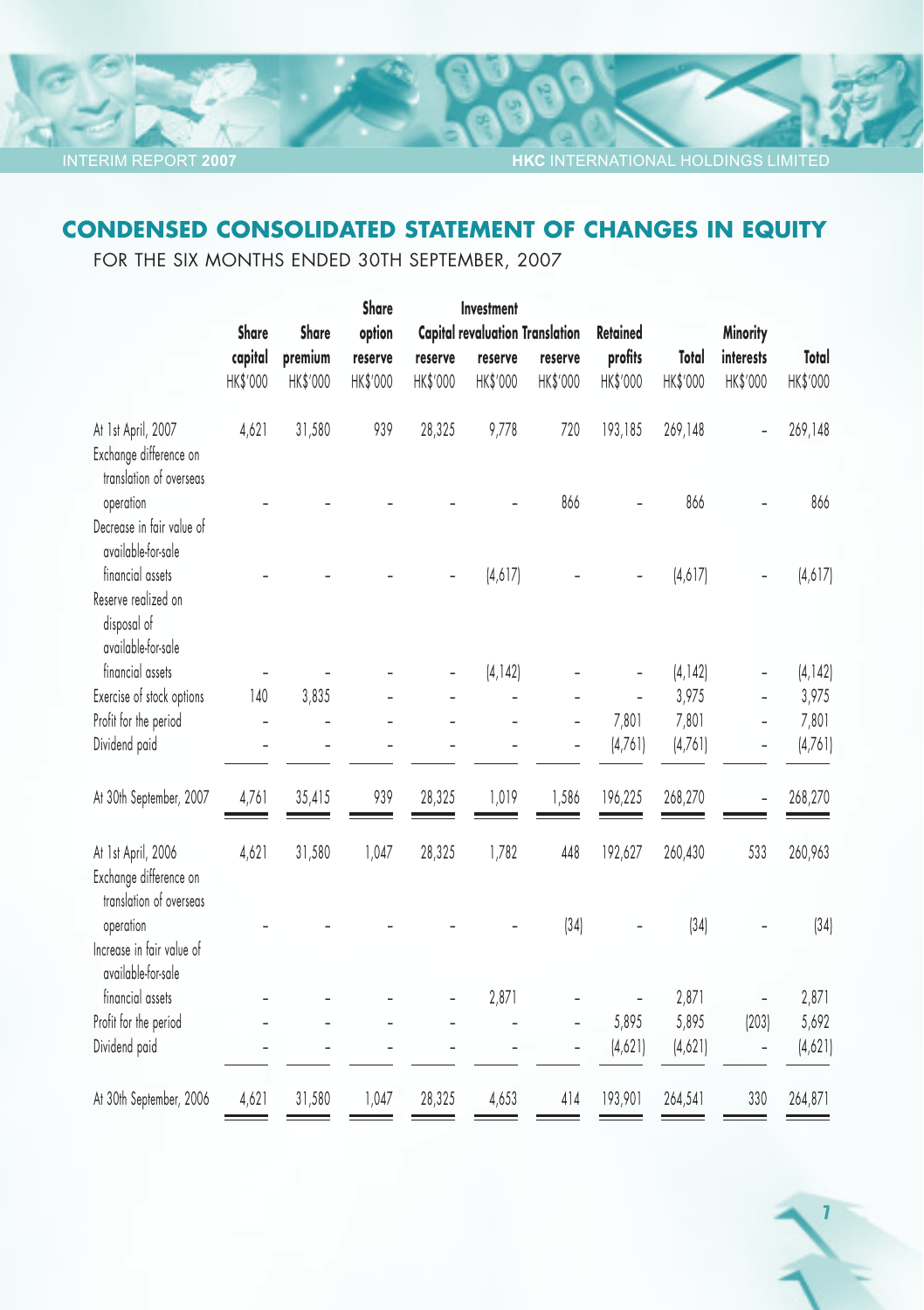8

#### INTERIM REPORT **2007**

# **CONDENSED CONSOLIDATED CASH FLOW STATEMENT**

FOR THE SIX MONTHS ENDED 30TH SEPTEMBER, 2007

| Six months ended |                          |  |
|------------------|--------------------------|--|
| 30.9.2007        | 30.9.2006                |  |
|                  | HK\$'000                 |  |
| (unaudited)      | (unaudited)              |  |
|                  |                          |  |
|                  | (18,685)                 |  |
| 22,441           | 12,377                   |  |
| (26, 598)        | (5,790)                  |  |
| 3,970            | (12,098)                 |  |
| 91,469           | 66,432                   |  |
| 866              | 507                      |  |
| 96,305           | 54,841                   |  |
|                  |                          |  |
| 96,305           | 54,841                   |  |
|                  | <b>HK\$'000</b><br>8,127 |  |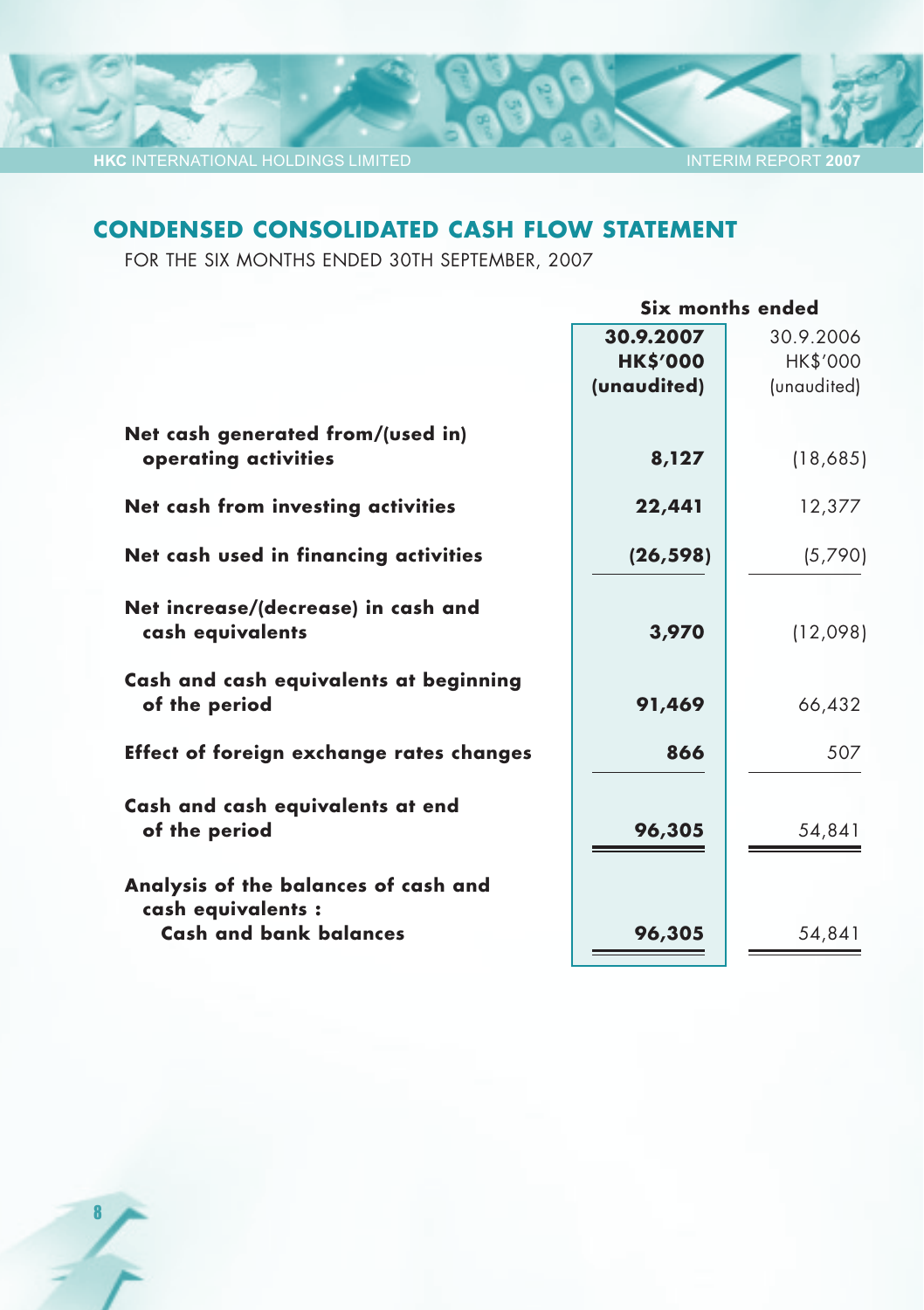9

### **NOTES TO THE CONDENSED FINANCIAL STATEMENTS**

FOR THE SIX MONTHS ENDED 30TH SEPTEMBER, 2007

#### **1. BASIS OF PREPARATION**

INTERIM REPORT **2007**

The condensed financial statements have been prepared in accordance with the applicable disclosure requirements of Appendix 16 to the Rules ("the Listing Rules") Governing the Listing of Securities on the Stock Exchange of Hong Kong Limited (the "Stock Exchange") and with Hong Kong Accounting Standard ("HKAS") 34 "Interim Financial Reporting" issued by the Hong Kong Institute of Certified Public Accountants. The condensed financial statements have been prepared under the historical cost convention, except for certain financial instruments, which are measured at fair values. This unaudited condensed consolidated interim financial information should be read in conjunction with the annual financial statements for the year ended 31st March, 2007.

#### **2. PRINCIPAL ACCOUNTING POLICIES**

The accounting policies and methods of computation used in the preparation of this unaudited condensed consolidated interim financial information are consistent with those used in the annual financial statements for the year ended 31st March 2007 except for the following new standard, an amendment to a standard and interpretations which are effective for the year ending 31st March 2008 :

| HKAS 1 (Amendment)   | Presentation of Financial Statements - Capital Disclosures |
|----------------------|------------------------------------------------------------|
| <b>HKFRS 7</b>       | Financial Instruments: Disclosures                         |
| $HK(IFRIC) - Int 7$  | Applying the Restatement Approach under HKAS 29,           |
|                      | Financial Reporting in Hyperinflationary Economies         |
| $HK(IFRIC) - Int 8$  | Scope of HKFRS 2                                           |
| $HK(IFRIC) - Int 9$  | <b>Reassessment of Embedded Derivatives</b>                |
| $HK(IFRIC) - Int 10$ | Interim Financial Reporting and Impairment                 |
| $HK(IFRIC) - Int 11$ | HKFRS 2 - Group and Treasury Share Transactions            |
|                      |                                                            |

The adoption of the above new standard, amendment to a standard and interpretations have had no material impact on the accounting policies of the Group and the methods of computation in the Group's financial statements.

The Group has not early adopted any new standards, amendments to standards or interpretations that have been issued but are not effective for the year ending 31st March 2008. The Group has already commenced an assessment of their impact but is not yet in a position to state whether they would have a significant impact on its results of operations and financial position.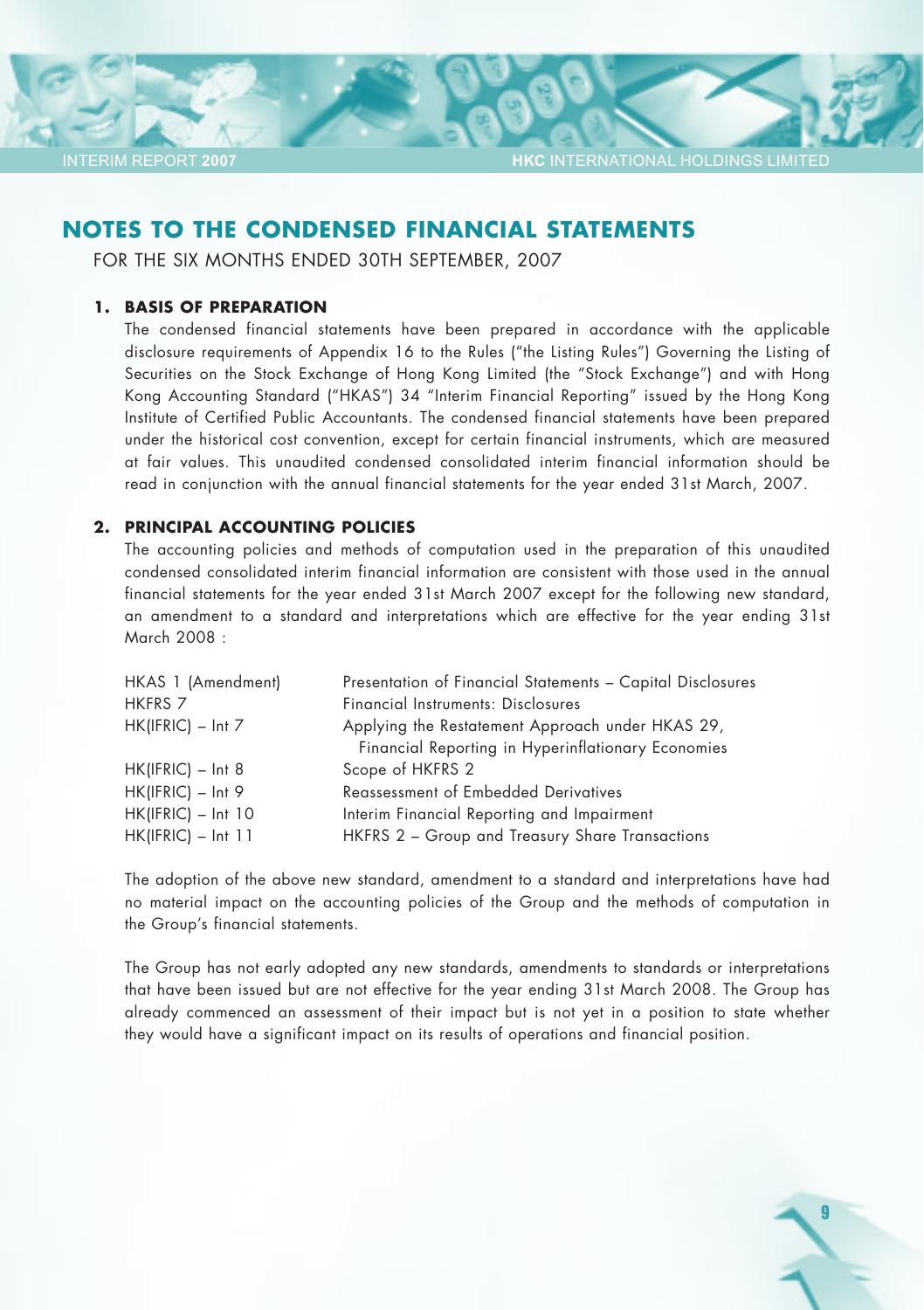

#### **3. TURNOVER/SEGMENT INFORMATION**

Turnover represents sales of mobile phones, business solutions and gross rental income.

For management purposes, the Group is currently organised into three divisions – sales of mobile phones, sales of business solutions and property investment. Segment information about the Group's business is presented below:

#### **Primary reporting format – business segments :**

#### **For the six months ended 30th September, 2007:**

|                                                         | Sales of<br>mobile<br>phones<br><b>HK\$'000</b> | Sales of<br>business<br>solutions<br><b>HK\$'000</b> | <b>Property</b><br>investment<br><b>HK\$'000</b> | <b>HK\$'000</b> | <b>Elimination Consolidated</b><br><b>HK\$'000</b> |
|---------------------------------------------------------|-------------------------------------------------|------------------------------------------------------|--------------------------------------------------|-----------------|----------------------------------------------------|
| <b>TURNOVER</b>                                         |                                                 |                                                      |                                                  |                 |                                                    |
| External sales                                          | 443,383                                         | 37,855                                               | 466                                              |                 | 481,704                                            |
| Inter-segment sales                                     |                                                 |                                                      |                                                  |                 |                                                    |
| Total turnover                                          | 443,383                                         | 37,855                                               | 466                                              |                 | 481,704                                            |
| <b>RESULTS</b>                                          |                                                 |                                                      |                                                  |                 |                                                    |
| Segment results                                         | 4,870                                           | (4,647)                                              | 405                                              |                 | 628                                                |
| Other income and gains                                  |                                                 |                                                      |                                                  |                 | 7,931                                              |
| Gain on disposal of leasehold<br>land and buildings and |                                                 |                                                      |                                                  |                 |                                                    |
| investment properties                                   |                                                 |                                                      |                                                  |                 | 1,001                                              |
| Finance cost                                            |                                                 |                                                      |                                                  |                 | (235)                                              |
| Profit before taxation                                  |                                                 |                                                      |                                                  |                 | 9,325                                              |
| Tax expense                                             |                                                 |                                                      |                                                  |                 | (1, 524)                                           |
| Profit for the period                                   |                                                 |                                                      |                                                  |                 | 7,801                                              |

10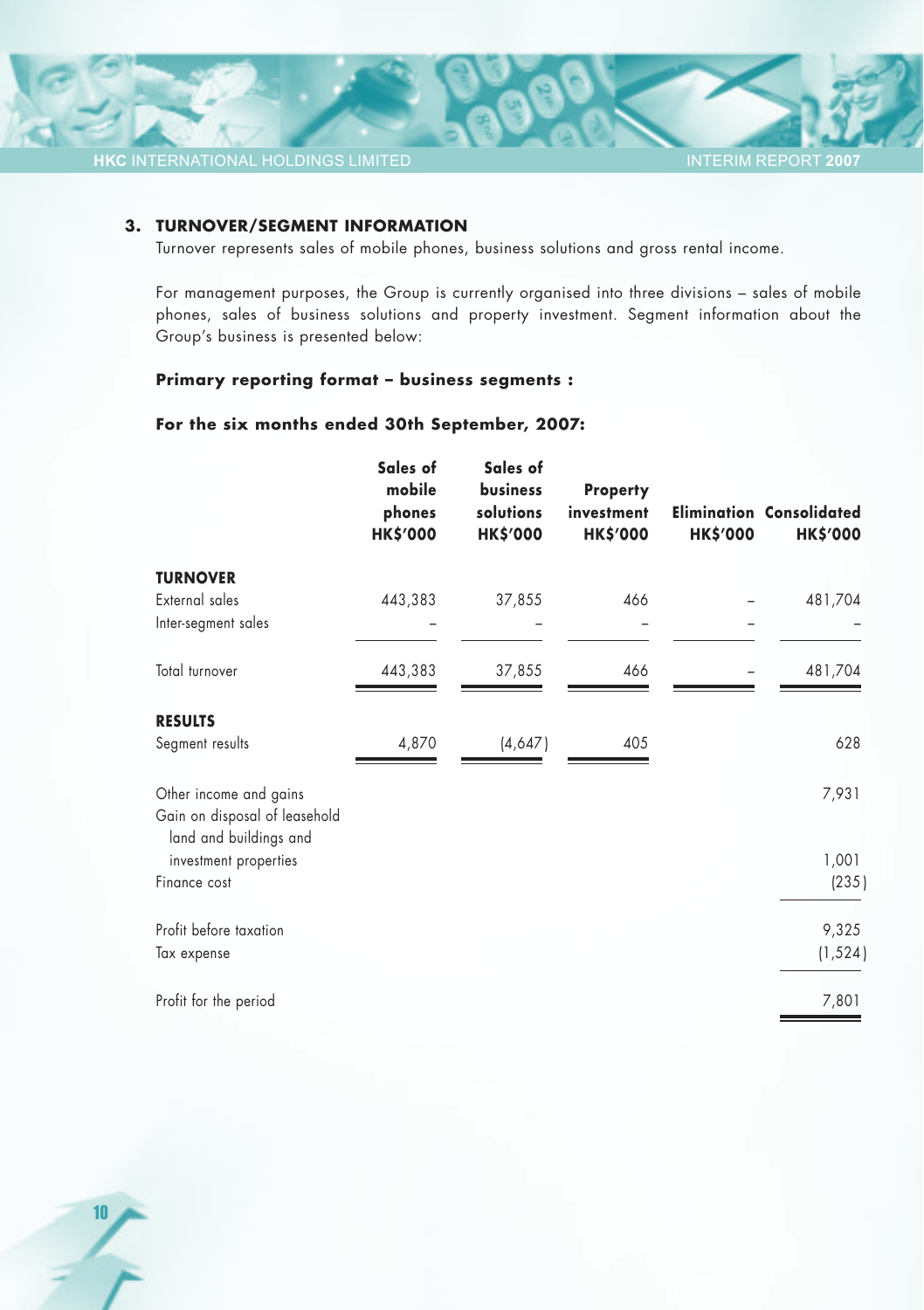11

For the six months ended 30th September, 2006:

|                        | Sales of<br>mobile<br>phones<br>HK\$'000 | Sales of<br>business<br>solutions<br>HK\$'000 | Property<br>investment<br>HK\$'000 | Elimination<br>HK\$'000 | Consolidated<br>HK\$'000 |
|------------------------|------------------------------------------|-----------------------------------------------|------------------------------------|-------------------------|--------------------------|
| <b>TURNOVER</b>        |                                          |                                               |                                    |                         |                          |
| External sales         | 357,357                                  | 40,630                                        | 385                                |                         | 398,372                  |
| Inter-segment sales    |                                          |                                               |                                    |                         |                          |
| Total turnover         | 357,357                                  | 40,630                                        | 385                                |                         | 398,372                  |
| <b>RESULTS</b>         |                                          |                                               |                                    |                         |                          |
| Segment results        | 3,729                                    | 197                                           | (414)                              |                         | 3,512                    |
| Other income and gains |                                          |                                               |                                    |                         | 4,077                    |
| Finance cost           |                                          |                                               |                                    |                         | (793)                    |
| Profit before taxation |                                          |                                               |                                    |                         | 6,796                    |
| Tax expense            |                                          |                                               |                                    |                         | (1, 104)                 |
| Profit for the period  |                                          |                                               |                                    |                         | 5,692                    |

#### **Secondary reporting format – geographical segments**

During the period ended 30th September, 2007, more than 90% of the Group's turnover, profit from operations, assets and liabilities were derived from and located in Hong Kong and, therefore, no geographical segments for the relevant periods are presented in the financial statements.

#### **4. OTHER INCOME AND GAINS**

|                            |                 | Six months ended |
|----------------------------|-----------------|------------------|
|                            | 30.9.2007       | 30.9.2006        |
|                            | <b>HK\$'000</b> | HK\$'000         |
|                            | (unaudited)     | (unaudited)      |
| Interest income from banks | 3,094           | 1,052            |
| Investment income          | 4,538           | 2,651            |
| Sundry income              | 299             | 374              |
|                            | 7,931           | 4,077            |
|                            |                 |                  |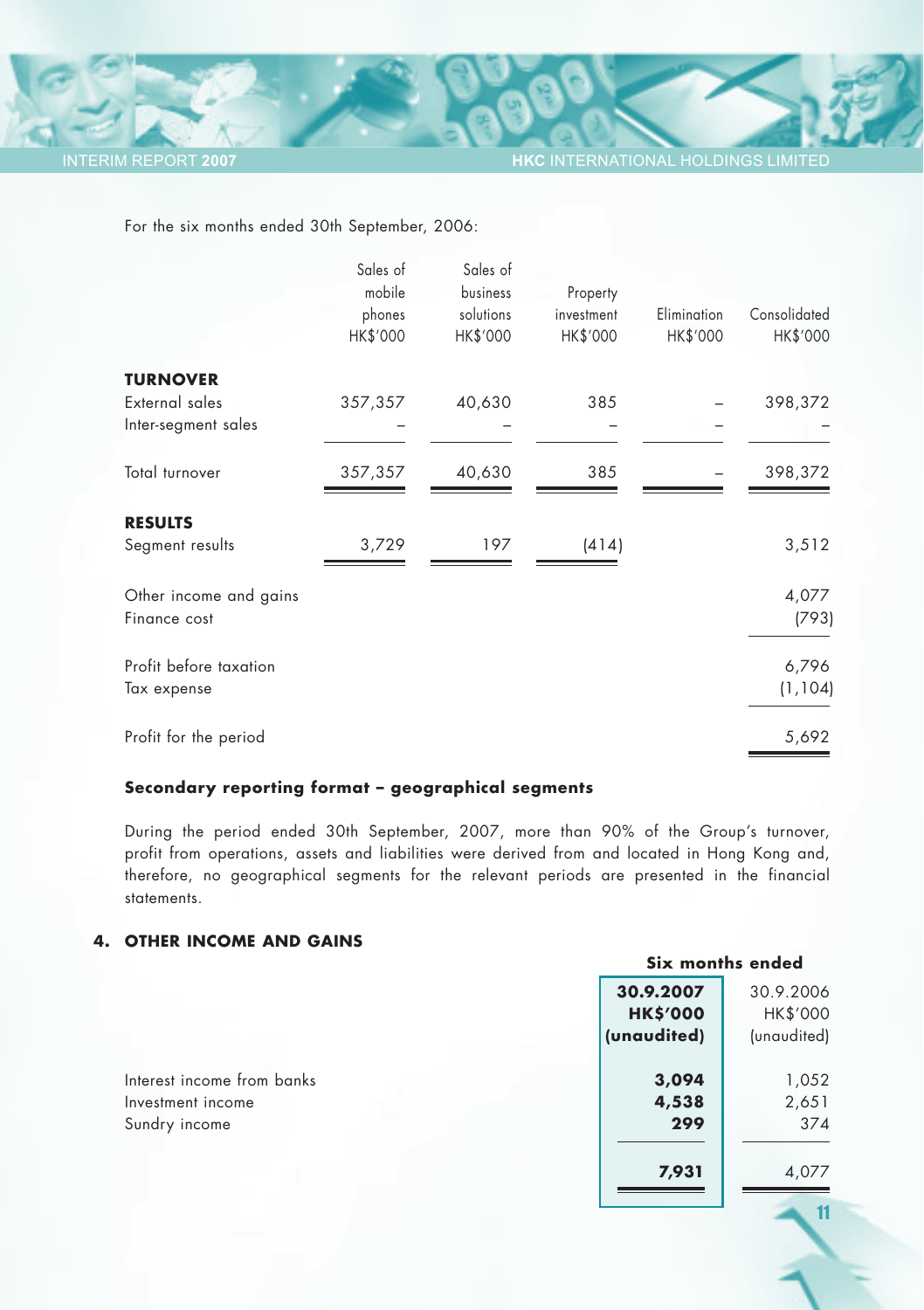### INTERIM REPORT **2007**

#### **5. FINANCE COSTS**

# **Six months ended 30.9.2007 30.9.2007 30.9.2006 HK\$'000** HK\$'000<br>**naudited)** (unaudited) **(unaudited)** (unaudited) Interest on obligations under hire purchase contracts **1 1** 2<br>Interest on bank borrowings wholly repayable within five years **2** 6 Interest on bank borrowings wholly repayable within five years **2 2** 6<br>Interest on bank borrowings wholly repayable after five years **232** 232 Interest on bank borrowings wholly repayable after five years **235** 793

#### **6. PROFIT BEFORE TAXATION**

|                                                                                                       | Six months ended                            |                                             |
|-------------------------------------------------------------------------------------------------------|---------------------------------------------|---------------------------------------------|
|                                                                                                       | 30.9.2007<br><b>HK\$'000</b><br>(unaudited) | 30.9.2006<br><b>HK\$'000</b><br>(unaudited) |
| Profit before taxation has been arrived at after charging:                                            |                                             |                                             |
| Operating lease rentals in respect of rented premises<br>- minimum lease payment<br>- contingent rent | 4,602<br>772                                | 4,602<br>750                                |
| Amortisation of prepaid operating lease payments<br>Depreciation                                      | 58                                          | 304                                         |
| - owned assets<br>- leased assets                                                                     | 1,164<br>22                                 | 1,707<br>31                                 |
|                                                                                                       | 1,186                                       | 1,738                                       |

- 
- 

- 
- 

12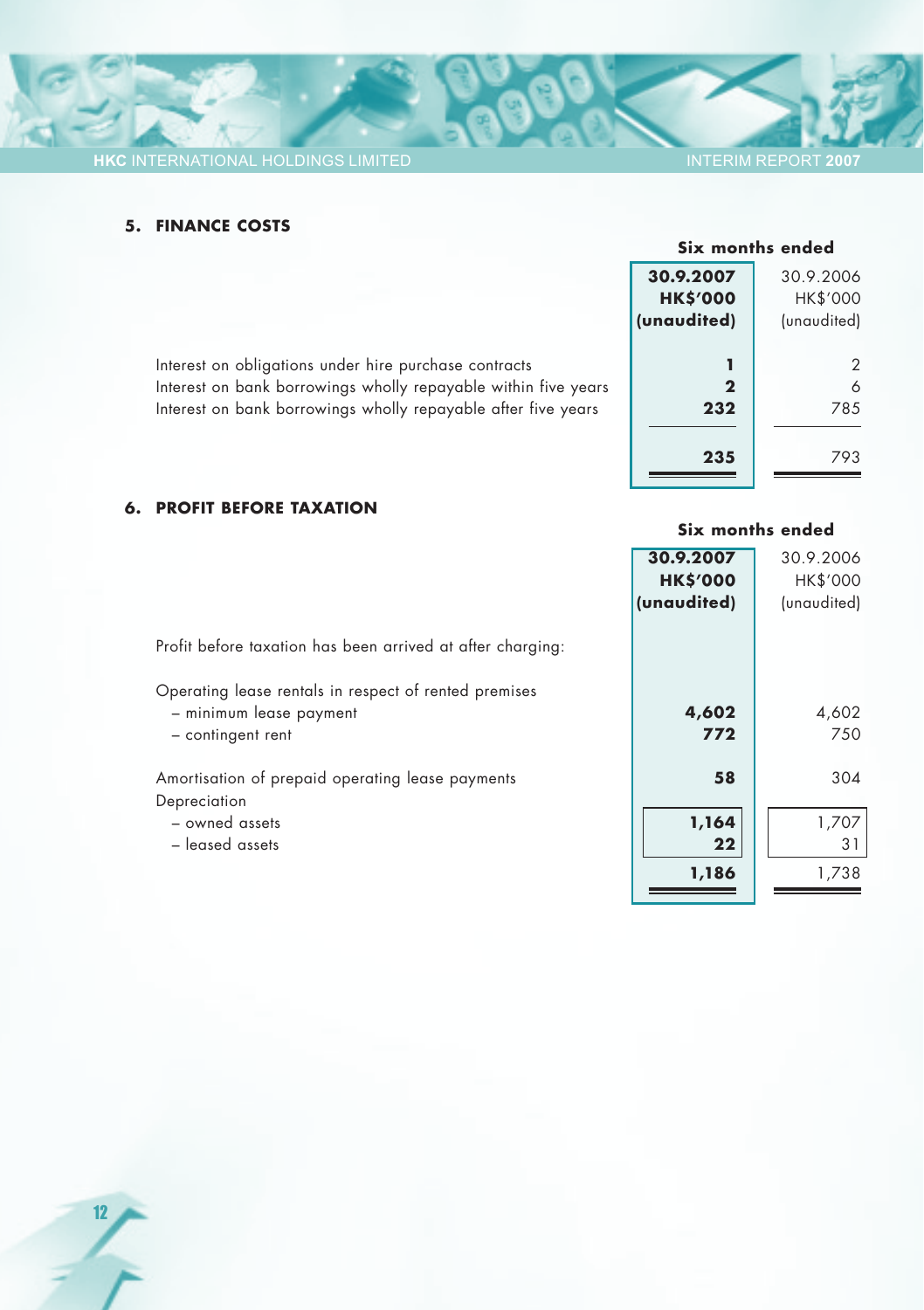#### **7. TAX EXPENSE**

|                       |                 | Six months ended |  |
|-----------------------|-----------------|------------------|--|
|                       | 30.9.2007       | 30.9.2006        |  |
|                       | <b>HK\$'000</b> | HK\$'000         |  |
|                       | (unaudited)     | (unaudited)      |  |
|                       |                 |                  |  |
| The charge comprises: |                 |                  |  |
|                       |                 |                  |  |
| Hong Kong Profits Tax | 1,460           | 1,137            |  |
| PRC Income Tax        | 64              | 61               |  |
| Deferred tax          |                 | (94)             |  |
|                       |                 |                  |  |
|                       | 1,524           | 1,104            |  |
|                       |                 |                  |  |

Hong Kong Profits Tax is provided at the rate of 17.5% (2006: 17.5%) of the estimated assessable profit for the period.

PRC Income Tax is calculated at the applicable PRC tax rates on the estimated assessable profit for the period.

#### **8. DIVIDEND**

|                                                                                                  |                 | Six months ended |  |
|--------------------------------------------------------------------------------------------------|-----------------|------------------|--|
|                                                                                                  | 30.9.2007       | 30.9.2006        |  |
|                                                                                                  | <b>HK\$'000</b> | HK\$'000         |  |
|                                                                                                  | (unaudited)     | (unaudited)      |  |
| Final dividend for the year 2007 of HK\$0.01 per<br>ordinary share (2006: final dividend for the |                 |                  |  |
| year 2006 of HK\$0.01 per ordinary share)                                                        | 4,761           | 4,621            |  |
|                                                                                                  |                 |                  |  |

The directors do not recommend the payment of any interim dividend for the six months ended 30th September, 2007 (2006: HK\$ Nil).

#### **9. EARNINGS PER SHARE**

The calculation of the basic and diluted earnings per share is based on the net profit attributable to equity holders of HK\$7,801,000 (2006: HK\$5,895,000) and on the weighted average of 466,830,555 ordinary shares (2006: 462,069,603 shares) in issue during the period.

All Company's options were expired at 16th June, 2007, thus there was no dilutive potential ordinary shares for the period ended 30th September, 2007. During the period ended 30 September, 2006, the exercise price of the Company's options was higher than the average market price of share, thus there was no dilutive potential ordinary shares.

13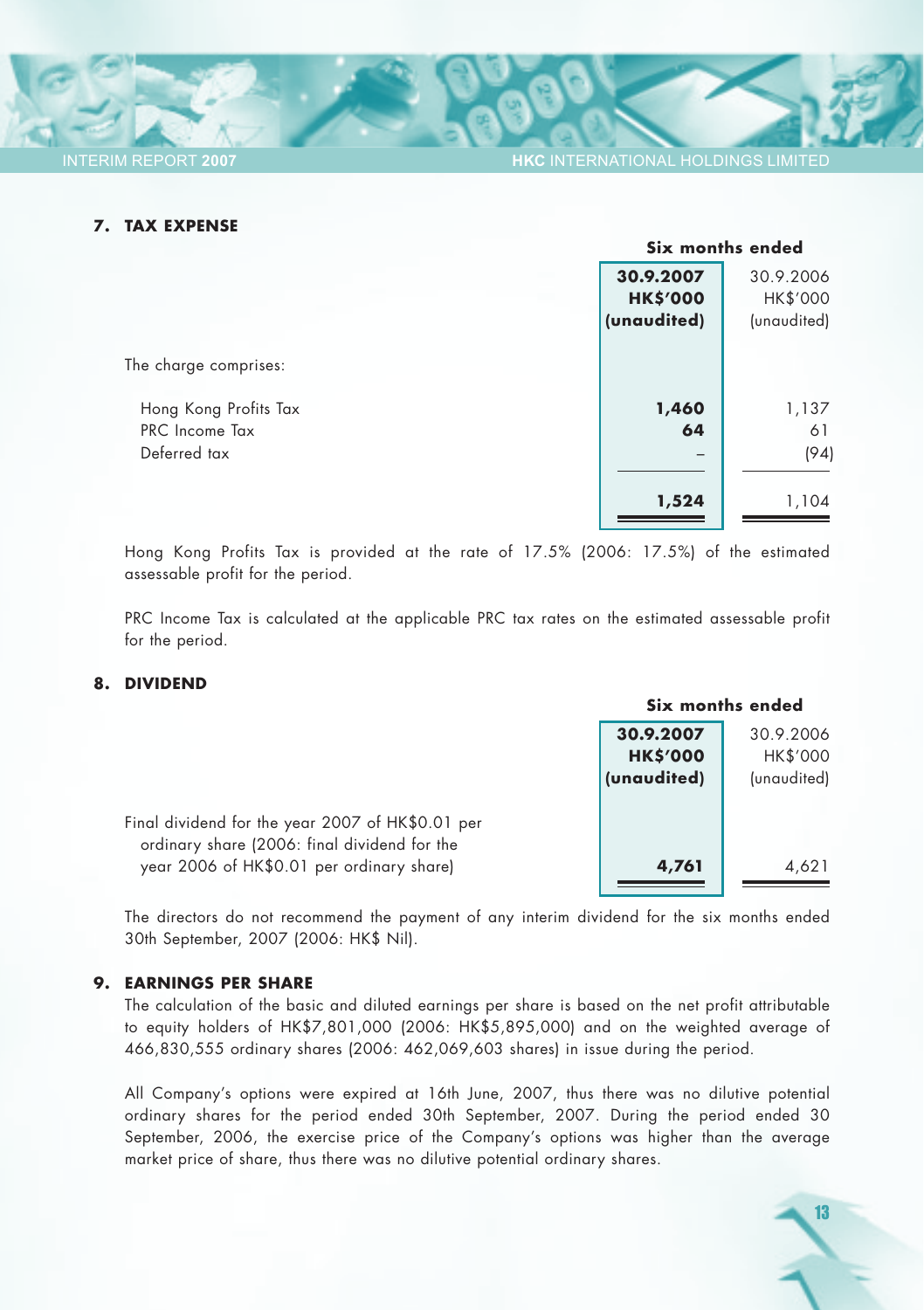#### **10. DEBTORS, DEPOSITS AND PREPAYMENTS**

The Group has a policy of allowing average credit period ranging from 2 weeks to one month to its trade customers. In addition, for certain customers with long-established relationship and good past repayment histories, a longer credit period may be granted.

The aged analysis of trade debtors of HK\$32,911,000 (31st March, 2007: HK\$43,358,000) which are included in the Group's debtors, deposits and prepayments is as follows:

|               | 30.9.2007<br><b>HK\$'000</b><br>(unaudited) | 31.3.2007<br>HK\$'000<br>(audited) |
|---------------|---------------------------------------------|------------------------------------|
| $0-30$ days   | 15,898                                      | 28,991                             |
| 31-60 days    | 7,545                                       | 3,169                              |
| 61-90 days    | 1,684                                       | 1,753                              |
| 91-120 days   | 6,254                                       | 737                                |
| Over 120 days | 1,530                                       | 8,708                              |
|               | 32,911                                      | 43,358                             |

The directors consider that the carrying amounts of debtors, deposits and prepayments approximate to their fair value.

#### **11. CREDITORS AND ACCRUED CHARGES**

14

The aged analysis of trade creditors of HK\$27,857,000 (31st March, 2007: HK\$39,938,000) which are included in the Group's creditors and accrued charges is as follows:

|                                                         | 30.9.2007<br><b>HK\$'000</b><br>(unaudited) | 31.3.2007<br>HK\$'000<br>(audited) |
|---------------------------------------------------------|---------------------------------------------|------------------------------------|
| $0-30$ days<br>31-60 days<br>61-90 days<br>Over 90 days | 23,163<br>109<br>17<br>4,568                | 35,476<br>395<br>339<br>3,728      |
|                                                         | 27,857                                      | 39,938                             |

The directors consider that the carrying amounts of creditors and accrued charges approximate to their fair value.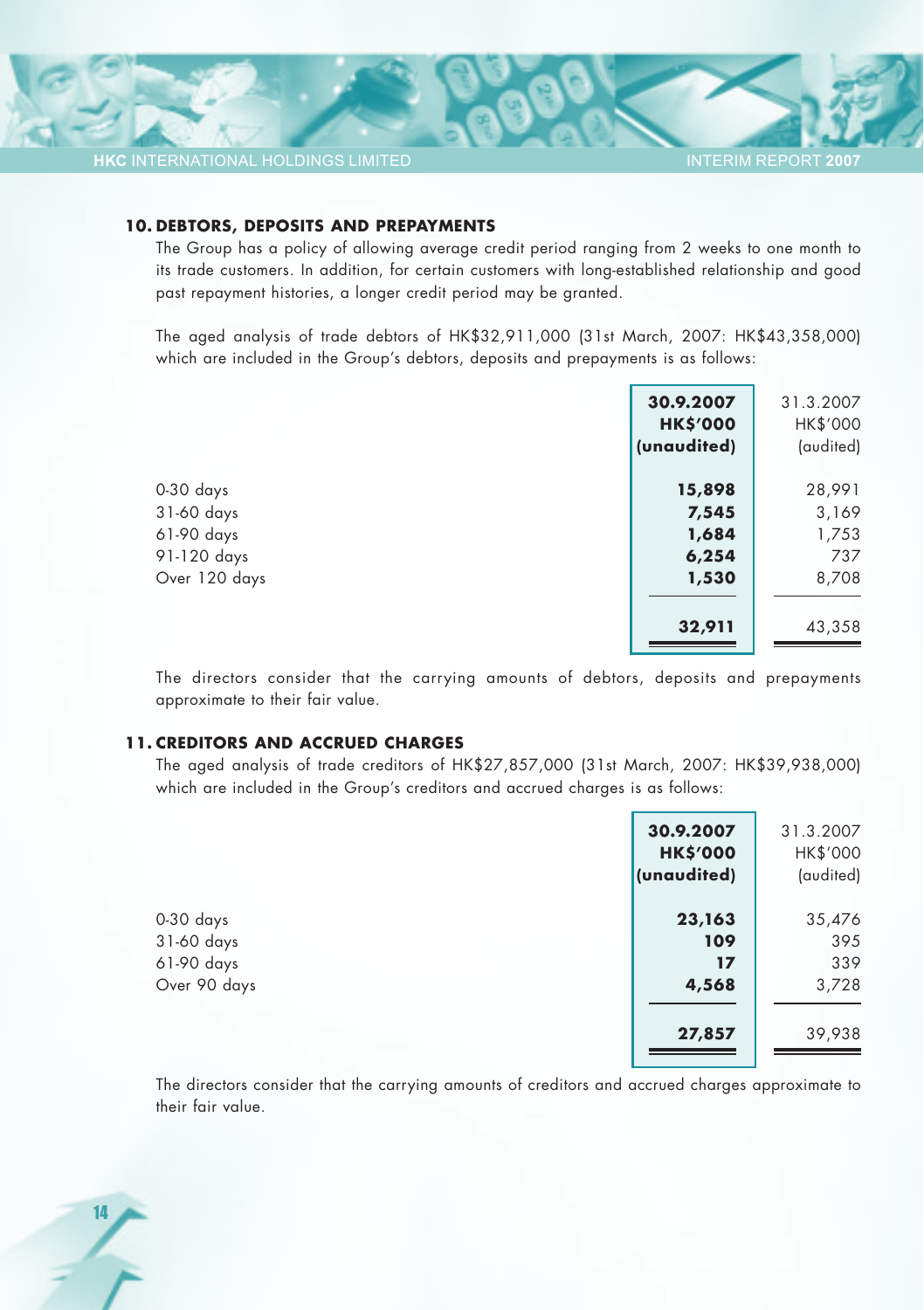**HKC** INTERNATIONAL HOLDINGS LIMITED

#### **12. RELATED PARTY TRANSACTIONS**

During the period, the Group had the following transactions, which were conducted in the ordinary course of the Group's business, with its related company:

| Name of                   | Nature of                       | Six months ended |                 |  |
|---------------------------|---------------------------------|------------------|-----------------|--|
| related company           | transactions                    | 30.9.2007        | 30.9.2006       |  |
|                           |                                 | <b>HK\$'000</b>  | <b>HK\$'000</b> |  |
|                           |                                 |                  |                 |  |
| <b>HKC</b> Intown Limited | Internet access fee paid (Note) | 99               | 99              |  |

Mr. Chan Chung Yin, Roy, director of the Company, has beneficial interest in the above-named company.

*Note:* These transactions were based on cost plus a percentage of profit mark-up.

#### **13. SUBSEQUENT EVENT**

On 28th November, 2007, the Group completed the acquisition of 70% interests of two companies in Singapore at a consideration of HK\$18,550,000 (S\$3,500,000). Details of the terms and conditions of the acquisition are disclosed in the circular of the Company dated 14th November, 2007.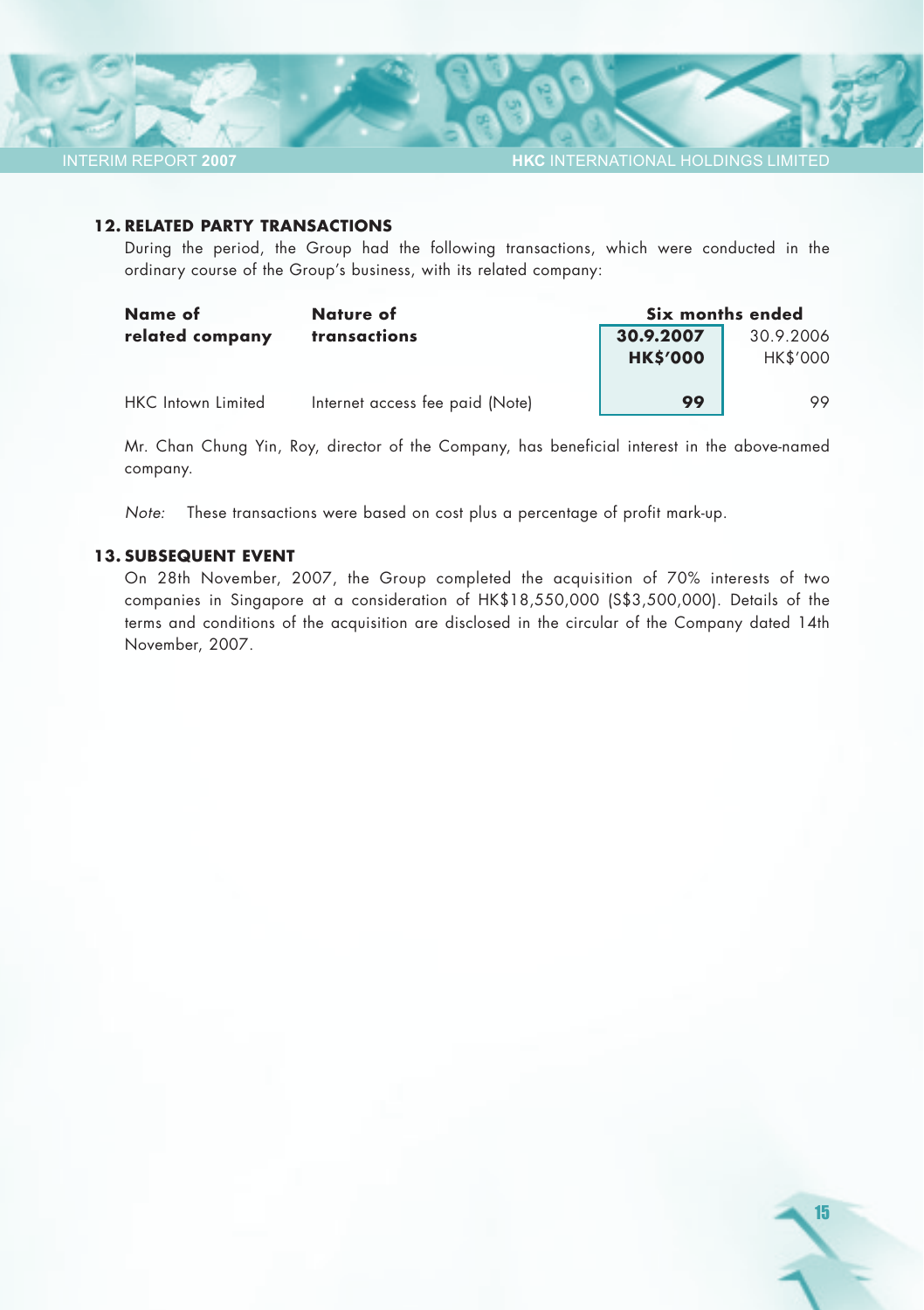### **MANAGEMENT DISCUSSION AND ANALYSIS**

For the six months ended 30th September, 2007, the Group's turnover was HK\$481 million which represented an increase of approximately 21% (2006: HK\$398 million). The net profit attributable to equity holders during the period was HK\$8 million, representing an increase of 37% over previous corresponding period (2006: HK\$6 million).

#### **Sales of mobile phones**

The division posted an 24% increase in sales to HK\$443 million (2006: HK\$357 million) while the profit was HK\$5 million, representing an increase of approximately 30% when compared to the corresponding period of last year. The increase in turnover was due to fast growing economy stimulating customers' spending while the profit margin was stable.

### **Sales of business solutions**

The sales of business solutions relate to the sales of business solutions, security systems and integrated services. During the period under review, the loss from this business segment was HK\$5 million. (2006: profit of HK\$0.2 million). Due to the fierce competition, the turnover decreased from HK\$40 million to HK\$38 million when compared to the corresponding period of last year. The downturn in financial performance was due to substantial resources being input into the research and development of new network telephone system, home automation, radio frequency identification ("RFID") project and software development.

#### **Property investment**

Gross rental income generated from the investment properties increased from HK\$0.4 million to HK\$ 0.5 million. The profit for this segment was HK\$0.4 million. (2006: loss of HK\$0.4 million).

#### **Significant acquisitions and disposals**

There were no material acquisitions and disposals of subsidiaries and associated companies during the period under review. Subsequent to the period under review, the Group had on 22nd October, 2007 entered into a conditional agreement for the acquisition of 70% interests in two Singapore companies by the Group at a consideration of HK\$18,550,000 (S\$3,500,000). The acquisition was completed on 28th November, 2007 and 70% of the consideration was paid upon completion. The remaining 30% of the consideration (subject to adjustment) is to be paid, which is expected to be no earlier than 30th September, 2010, in accordance with the terms of the agreement. The acquisition enable the Group to leverage on the expertise and experience of the Singapore companies on RFID and solutions development which can be acting as the platform for the furtherance of the Group's business in this regard in Asia and Middle East.

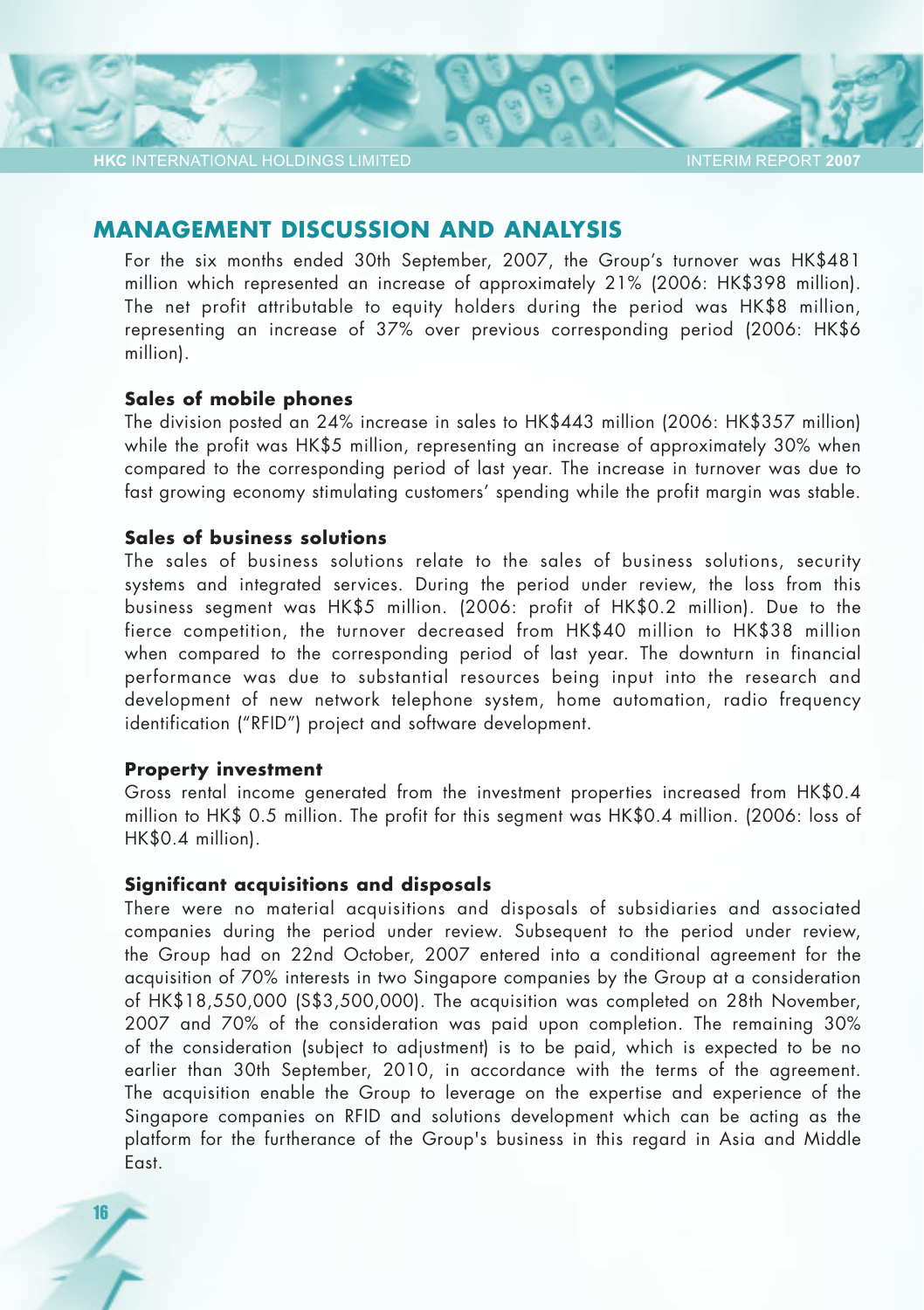**HKC** INTERNATIONAL HOLDINGS LIMITED

17

### **PROSPECTS**

Looking ahead, we expect that mobile phone business will grow steadily. For business solution division, we will strive to enrich product design and offering. The acquisition of 70% interest in two companies in Singapore will enable us to leverage on the expertise and experience on RFID and solutions development. We will continue to identify suitable investment opportunities to increase the return to the shareholders.

### **LIQUIDITY AND FINANCIAL RESOURCES**

The Group continues to maintain a strong financial position. As at 30th September, 2007, the Group's cash and bank balances amounted to approximately HK\$96 million (31st March, 2007:HK\$91 million) while the bank borrowings was HK\$0.1 million (31st March, 2007: HK\$26 million) which was denominated in Singapore dollars. The gearing ratio was 0.1% (31st March, 2007: 9.7%) which was expressed as a percentage of total borrowings to shareholders' funds.

As substantial portions of the Group's transactions are dominated in Hong Kong dollar, the Group's exposure to exchange fluctuation is low.

### **EMPLOYEES**

As at 30th September, 2007, the total number of employees of the Group was approximately 330 (31st March, 2007: 380) and the aggregate remuneration of employees (excluding directors' emoluments) amounted to HK\$24 million (2006: HK\$25 million). The remuneration and bonus packages of the employees are based on the individual merits and performance and are reviewed at least annually. There are share option scheme and share award scheme in place designed to award employees for their performance at the discretion of the directors. The Group maintains a good relationship with its employees.

### **PLEDGE OF ASSETS**

As at 30th September, 2007, the Group's banking facilities were secured by a bank deposit of HK\$7,798,000 (31st March, 2007: HK\$7,798,000) and first legal charge on certain leasehold land and buildings and investment properties with aggregate carrying values of HK\$17,765,000 (31st March, 2007: HK\$ 75,930,000).

### **CONTINGENT LIABILITIES**

As at 30th September, 2007, the Company has provided corporate guarantees of HK\$49,000,000 (31st March, 2007: HK\$49,000,000) to secure the banking facilities granted to subsidiary companies.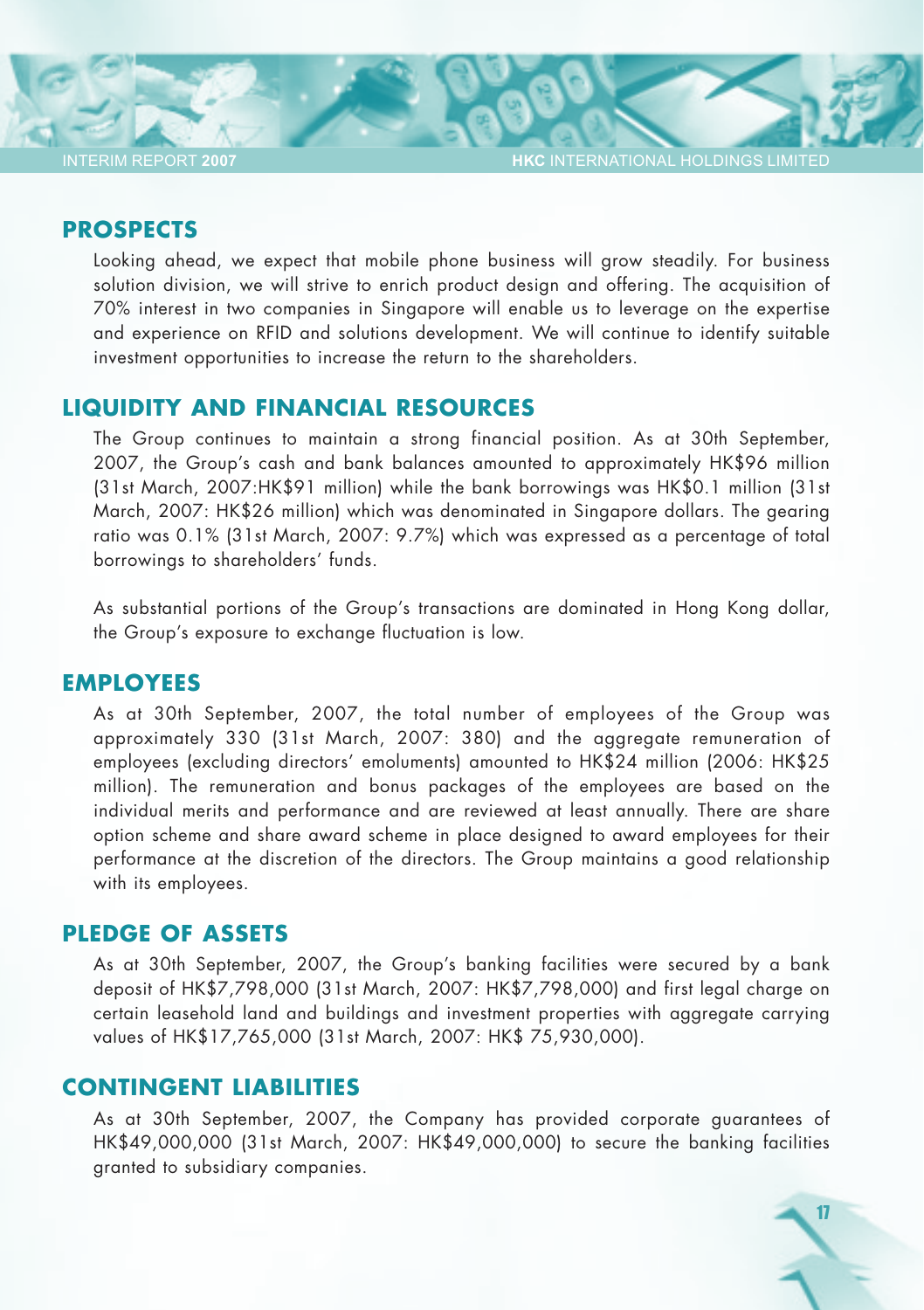18

#### INTERIM REPORT **2007**

# **DIRECTORS' AND CHIEF EXECUTIVE'S INTERESTS AND SHORT POSITIONS IN SHARES, UNDERLYING SHARES AND DEBENTURES OF THE COMPANY AND ITS ASSOCIATED CORPORATIONS**

As at 30th September, 2007, the interests and short positions of the directors and chief executive of the Company in shares, underlying shares or debentures of the Company or its associated corporations (within the meaning of the Securities and Futures Ordinance (Chapter 571 of the Laws of Hong Kong) ("SFO")) which were required to be notified to the Company and The Stock Exchange of Hong Kong Limited (the "Stock Exchange") pursuant to Divisions 7 and 8 of Part XV of the SFO (including interests and short positions which he has taken or was deemed to have under such provisions of the SFO), or which were required, pursuant to section 352 of the SFO, to be entered in the register maintained by the Company referred to therein, or which were required, pursuant to the Model Code for Securities Transactions by Directors of Listed Issuers ("Model Code") contained in the Listing Rules, to be notified to the Company and the Stock Exchange were as follows:

| <b>Name of Director</b>   | The Company/<br>associated<br>corporation | Capacity/nature<br>of interest        | Number and<br>class of securities                                                            | Percentage of<br>interests in<br>the issued share<br>capital as at<br>30th September,<br>2007 |
|---------------------------|-------------------------------------------|---------------------------------------|----------------------------------------------------------------------------------------------|-----------------------------------------------------------------------------------------------|
| Chan Chung Yee,<br>Hubert | The Company                               | Interest of controlled<br>corporation | 234,100,575<br>ordinary shares<br>(each a "Share") of<br>HK\$0.01 each (L)<br>(Note 1 and 2) | 49.17%                                                                                        |
|                           | The Company                               | Beneficial owner                      | 8,600,000 Shares (L)<br>[Note 3]                                                             | 1.81%                                                                                         |
|                           | Matrix World<br>Group Limited             | Beneficial owner                      | 1 share of US\$1.00<br>each (L)                                                              | 100%                                                                                          |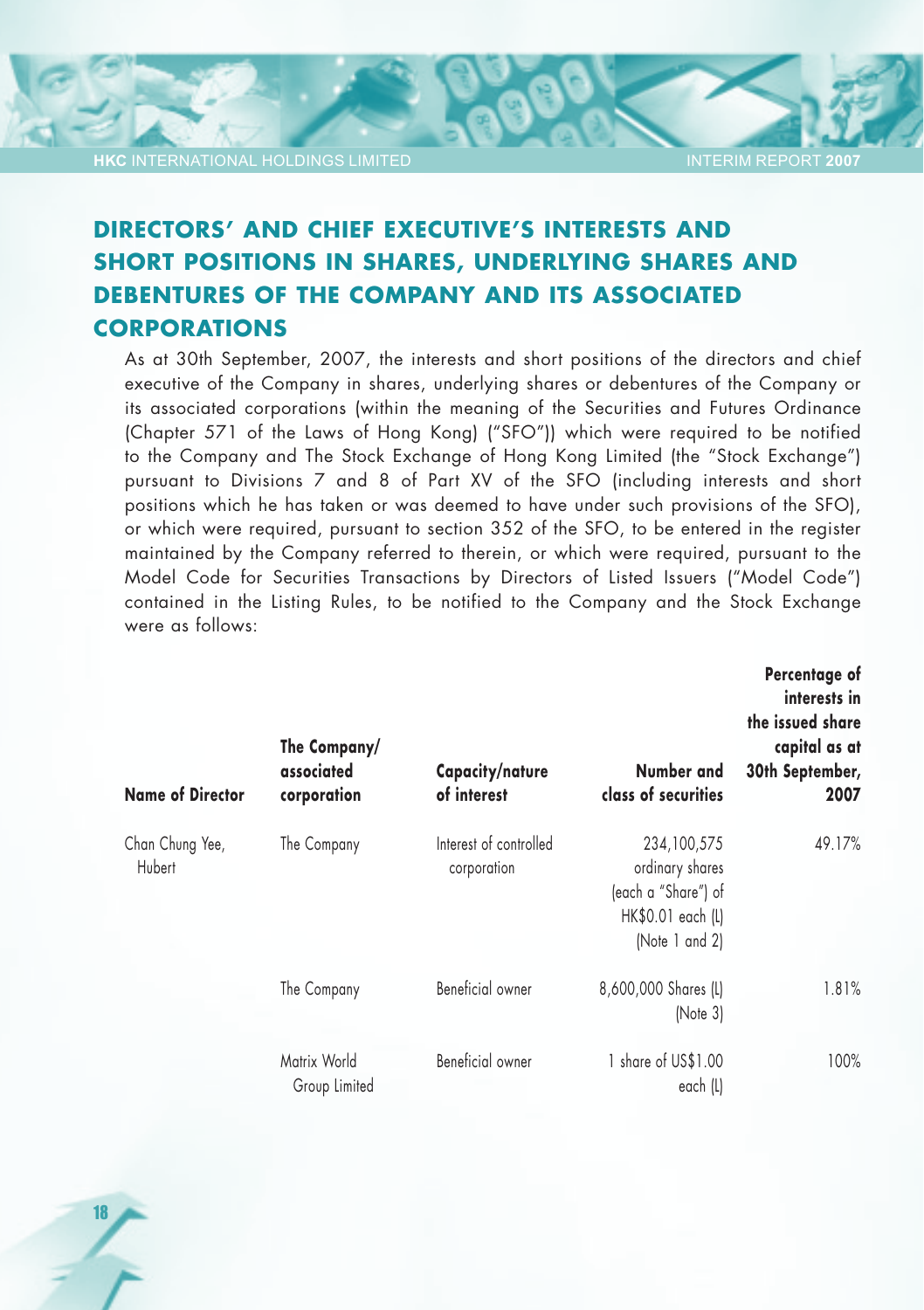**INTERNATIONAL HOLDINGS LIMITED** 

| <b>Name of Director</b> | The Company/<br>associated<br>corporation | Capacity/nature<br>of interest        | Number and<br>class of securities | Percentage of<br>interests in<br>the issued share<br>capital as at<br>30th September,<br>2007 |
|-------------------------|-------------------------------------------|---------------------------------------|-----------------------------------|-----------------------------------------------------------------------------------------------|
| Chan Chung Yin, Roy     | The Company                               | Interest of controlled<br>corporation | 67,417,400 Shares (L)<br>(Note 4) | 14.16%                                                                                        |
|                         | The Company                               | Beneficial owner                      | 1,000,000 Shares (L)<br>[Note 5]  | 0.21%                                                                                         |
|                         | Star Global<br>International Limited      | Beneficial owner                      | 1 share of US\$1.00<br>each (L)   | 100%                                                                                          |
| Chan Man Min            | The Company                               | Interest of controlled<br>corporation | 24,709,650 Shares (L)<br>(Note 6) | 5.19%                                                                                         |
|                         | The Company                               | Beneficial owner                      | 1,000,000 Shares (L)<br>(Note 7)  | 0.21%                                                                                         |
| Tsui Hon Wing           | The Company                               | Beneficial owner                      | 2,639,200 Shares (L)<br>(Note 8)  | 0.55%                                                                                         |
| Chan Ming Him, Denny    | The Company                               | Beneficial owner                      | 1,000,000 Shares (L)<br>(Note 9)  | 0.21%                                                                                         |

#### *Notes:*

- 1. The Letter "L" represents the director's or the chief executive's long position in the shares of the Company or its associated corporations.
- 2. Among these Shares, 8,484,848 Shares were held by Light Emotion Limited, a company wholly owned by Matrix World Group Limited and 225,615,727 Shares were held by Matrix World Group Limited, a company wholly owned by Mr. Chan Chung Yee, Hubert. By virtue of the provisions of Divisions 7 and 8 of Part XV of the SFO, Matrix World Group Limited was deemed to be interested in the Shares held by Light Emotion Limited and Mr. Chan Chung Yee, Hubert was deemed to be interested in the Shares in which Matrix World Group Limited was interested.
- 3. These Shares are registered in the name of Mr. Chan Chung Yee, Hubert.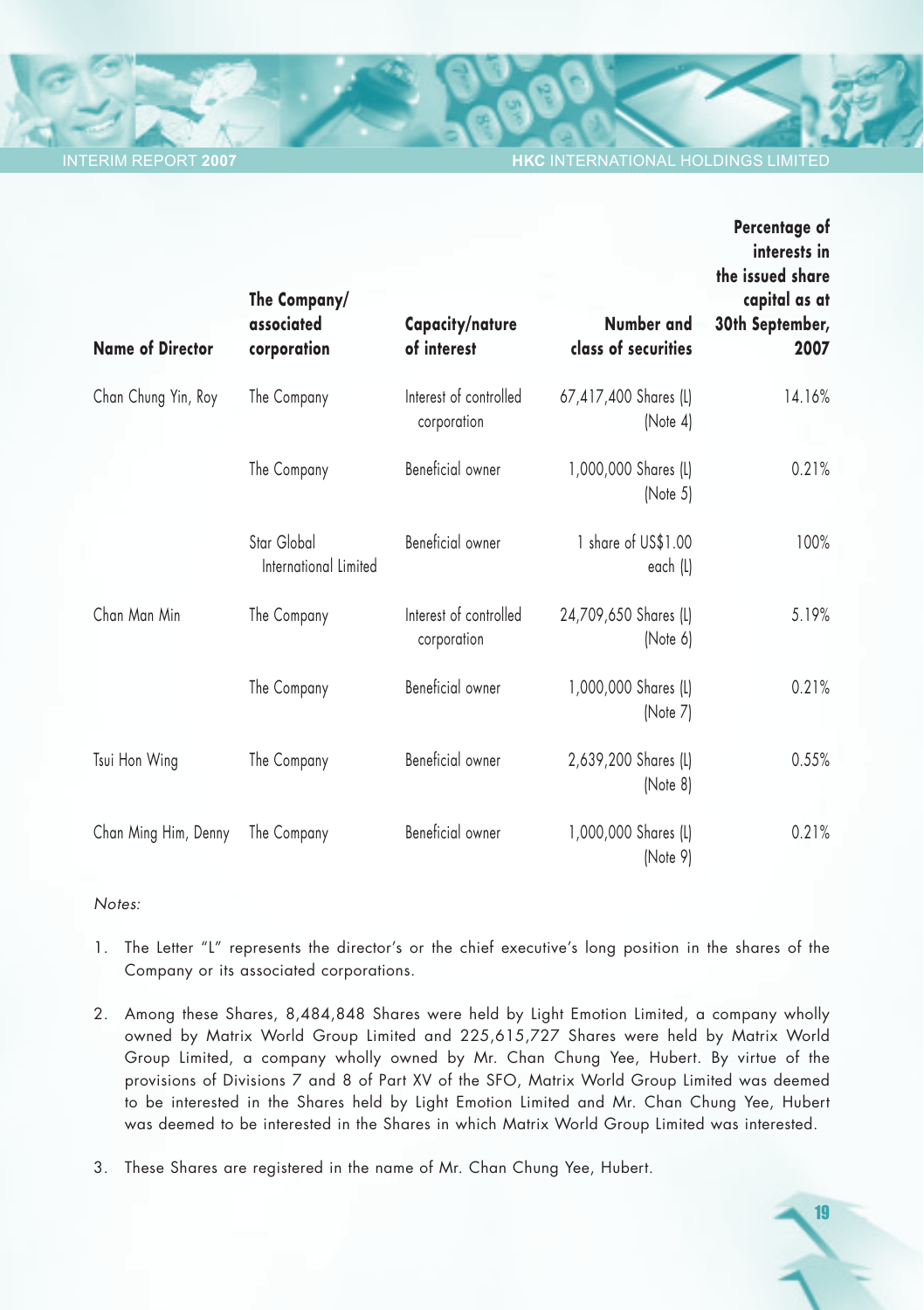20

**INTERIM REPORT 20** 

- 4. These Shares were held by Star Global International Limited, a company wholly owned by Mr. Chan Chung Yin, Roy. By virtue of the provisions of Divisions 7 and 8 of Part XV of the SFO, Mr. Chan Chung Yin, Roy was deemed to be interested in the Shares held by Star Global International Limited.
- 5. These Shares are registered in the name of Mr. Chan Chung Yin, Roy.
- 6. These Shares were held by Ocean Hope Group Limited, a company wholly owned by Mr. Chan Man Min. By virtue of the provisions of Divisions 7 and 8 of Part XV of the SFO, Mr. Chan Man Min was deemed to be interested in the Shares held by Ocean Hope Group Limited.
- 7. These Shares are registered in the name of Mr. Chan Man Min.
- 8. These Shares are registered in the name of Mr. Tsui Hon Wing.
- 9. These Shares are registered in the name of Mr. Chan Min Him, Denny.

Save as disclosed above, as at 30th September 2007, none of the directors and chief executive of the Company had any interest and short position in shares, underlying shares and debentures of the Company or its associated corporations (within the meaning of the SFO) which were required to be notified to the Company and the Stock Exchange pursuant to Divisions 7 and 8 of Part XV of the SFO (including interests and short positions which he has taken or was deemed to have under such provisions of the SFO), or which were required, pursuant to section 352 of the SFO, to be entered in the register maintained by the Company referred to therein, or which were required, pursuant to the Model Code contained in the Listing Rules, to be notified to the Company and the Stock Exchange.

### **DIRECTORS' RIGHTS TO ACQUIRE SHARES OR DEBENTURES**

Apart from those disclosed under the heading "Directors' and chief executive's interest and short positions in shares, underlying shares and debentures of the Company and its associated corporations" above and in the paragraph headed "Share options" below, at no time during the period under review or up to the date of this report were there any rights to acquire shares in or debentures of the Company granted to any director or their respective spouse or minor children, or were any such rights exercised by them. None of the Company or any of its subsidiaries was a party to any arrangement to enable the directors or their respective spouse or minor children to acquire such rights in any other body corporate.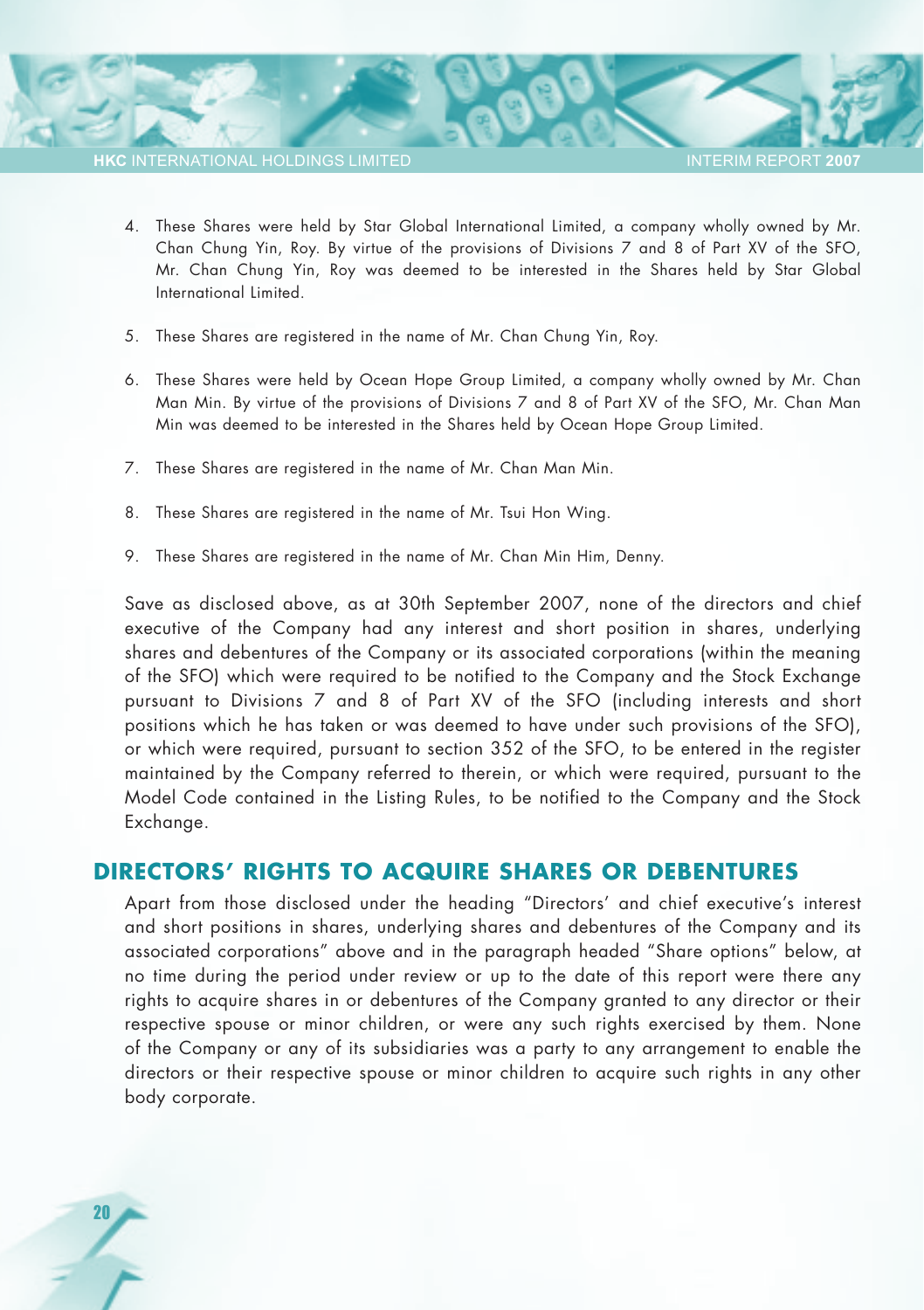## **SHARE OPTIONS**

INTERIM REPORT **2007**

The following table discloses details of options outstanding under the Company's share option scheme and movements of the options during the period:

| Date      | <b>Exercisable</b>          | <b>Exercise</b> | Outstanding<br>at 1st April, | <b>Exercised</b><br>during | Lapsed     | Outstanding at<br>30th September,                                                              |
|-----------|-----------------------------|-----------------|------------------------------|----------------------------|------------|------------------------------------------------------------------------------------------------|
| of grant  | period                      | share           | 2007                         | the period                 | the period | 2007                                                                                           |
|           |                             | HK\$            |                              |                            |            |                                                                                                |
|           |                             |                 |                              |                            |            |                                                                                                |
| 17.6.2005 | $17.12.2005 -$<br>16.6.2007 | 0.284           | 4,300,000                    | (4,300,000)                |            |                                                                                                |
| 17.6.2005 | $17.12.2005 -$<br>16.6.2007 | 0.284           | 2,000,000                    | (1,000,000)                |            |                                                                                                |
| 17.6.2005 | 17.12.2005 -<br>16.6.2007   | 0.284           | 1,000,000                    | (1,000,000)                |            |                                                                                                |
| 17.6.2005 | $17.12.2005 -$<br>16.6.2007 | 0.284           | 1,000,000                    | (1,000,000)                |            |                                                                                                |
| 17.6.2005 | $17.12.2005 -$<br>16.6.2007 | 0.284           | 1,000,000                    | (200,000)                  |            |                                                                                                |
| 17.6.2005 | 17.12.2005 -<br>16.6.2007   | 0.284           | 1,000,000                    | (1,000,000)                |            |                                                                                                |
| 17.6.2005 | 17.12.2005 -<br>16.6.2007   | 0.284           | 1,000,000                    |                            |            |                                                                                                |
|           |                             |                 | 11,300,000                   | [8,500,000]                |            |                                                                                                |
|           | 16.6.2007                   |                 | 6,900,000                    | (5,498,000)                |            |                                                                                                |
|           |                             |                 | 18,200,000                   | (13,998,000)               |            |                                                                                                |
|           | 17.6.2005                   | $17.12.2005 -$  | price per<br>0.284           |                            |            | during<br>(1,000,000)<br>(800,000)<br>(1,000,000)<br>(2,800,000)<br>(1,402,000)<br>(4,202,000) |

No option has been granted during the periods ended 30th September, 2007 and 30th September,2006.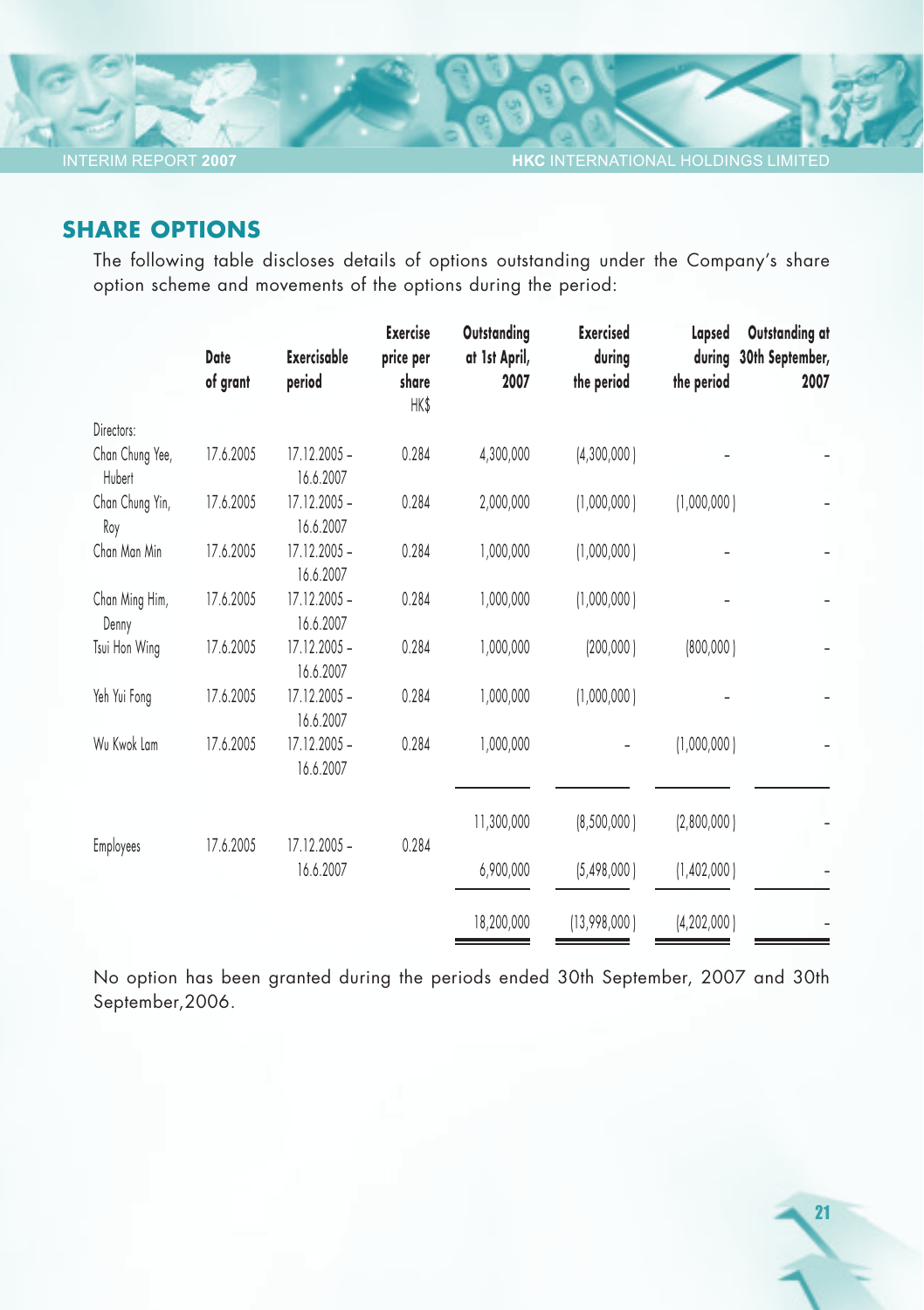22

#### INTERIM REPORT **2007**

# **SUBSTANTIAL SHAREHOLDERS AND OTHER PERSONS WHO ARE REQUIRED TO DISCLOSE THEIR INTERESTS PURSUANT TO PART XV OF THE SFO**

So far as the directors are aware, as at 30th September, 2007, the following persons, other than a director or chief executive of the Company, had an interest or a short position in the shares and underlying shares in the Company as recorded in the register required to be kept under section 336 of the SFO:

| <b>Name</b>                                   | Number of<br><b>Ordinary shares</b><br>(each a "Share")<br>of HK\$ 0.01 each | Capacity/nature<br>of interest        | Percentage of<br>interest in the issued<br>share capital as at<br>30th September, 2007 |
|-----------------------------------------------|------------------------------------------------------------------------------|---------------------------------------|----------------------------------------------------------------------------------------|
| Matrix World Group Limited<br>[Note 2]        | 225,615,727 (L)<br>[Note 1]                                                  | Beneficial owner                      | 47.39%                                                                                 |
|                                               | 8,484,848 (L)                                                                | Interest of controlled<br>corporation | 1.78%                                                                                  |
| Star Global International Limited<br>[Note 3] | 67,417,400 (L)                                                               | Beneficial owner                      | 14.16%                                                                                 |
| Ocean Hope Group Limited<br>[Note 4]          | 24,709,650 (L)                                                               | Beneficial owner                      | 5.19%                                                                                  |
| Chan Low Wai Han, Edwina<br>[Note 5]          | 68,417,400 (L)                                                               | Interest of spouse                    | 14.37%                                                                                 |
| Josephine Liu (Note 6)                        | 242,700,575 (L)                                                              | Interest of spouse                    | 50.98%                                                                                 |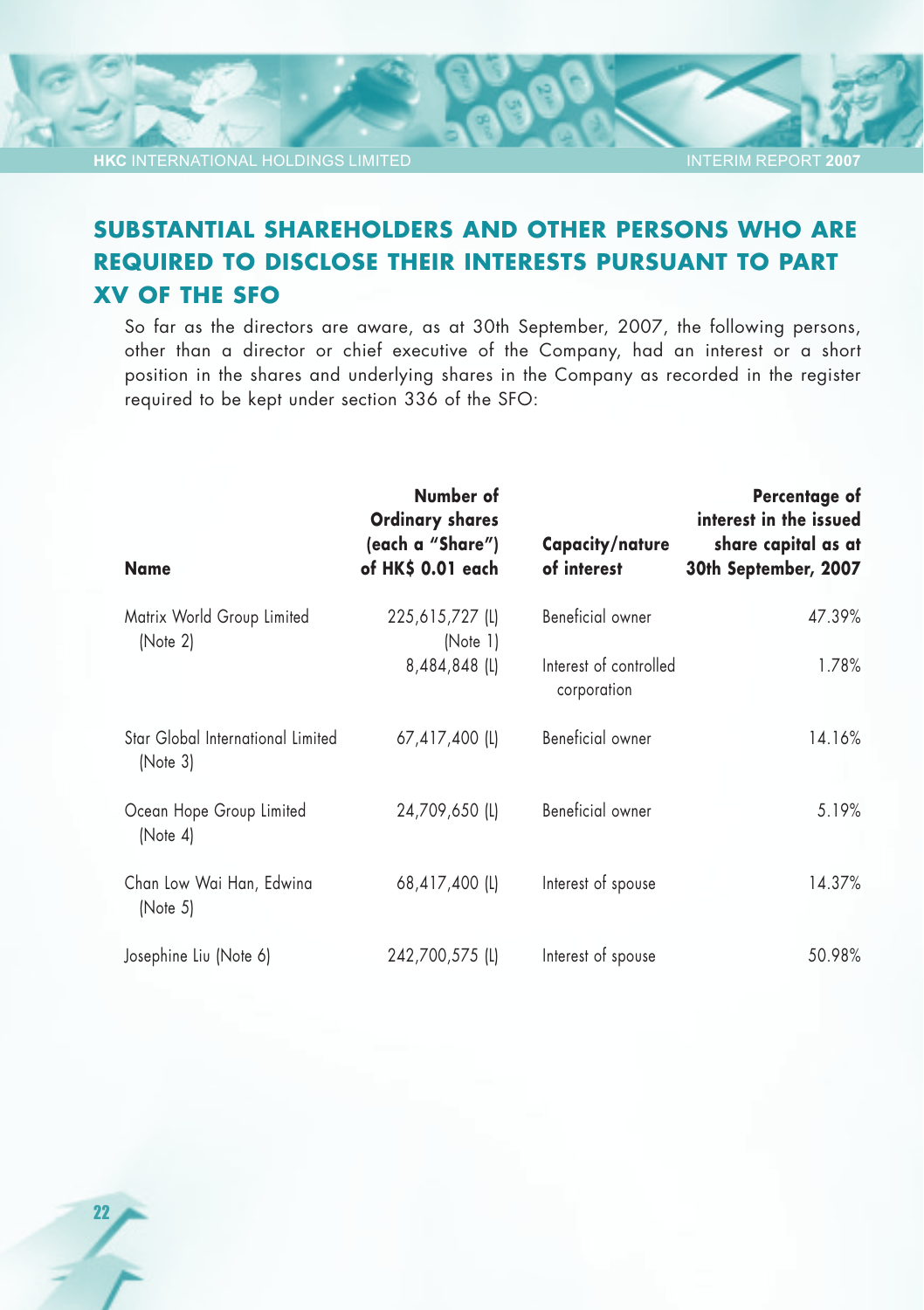#### *Notes:*

- 1. The letter "L" represents the person's long position in the Shares.
- 2. Among these Shares, 8,484,848 Shares were held by Light Emotion Limited, a company wholly owned by Matrix World Group Limited and 225,615,727 Shares were held by Matrix World Group Limited, a company wholly owned by Mr. Chan Chung Yee, Hubert. By virtue of the provisions of Divisions 2 and 3 of Part XV of the SFO, Matrix World Group Limited is deemed to be interested in the Shares held by Light Emotion Limited and Mr. Chan Chung Yee, Hubert is deemed to be interested in the Shares in which Matrix World Group Limited was interested. Mr. Chan Chung Yee, Hubert is a director of Light Emotion Limited and Matrix World Group Limited.
- 3. Star Global International Limited is a company wholly owned by Mr. Chan Chung Yin, Roy. Mr. Chan Chung Yin, Roy is a director of Star Global International Limited.
- 4. Ocean Hope Group Limited is a company wholly owned by Mr. Chan Man Min. Mr. Chan Man Min is a director of Ocean Hope Group Limited.
- 5. Mrs. Chan Low Han, Edwina is a wife of Mr. Chan Chung Yin, Roy. By virtue of the provisions of Divisions 2 and 3 of Part XV of the SFO, Mrs. Chan Low Wai Han, Edwina is deemed to be interested in all the Shares in which Mr. Chan Chung Yin, Roy is interested.
- 6 Ms. Josephine Liu is a wife of Mr. Chan Chung Yee, Hubert. By virtue of the provisions of Divisions 2 and 3 of Part XV of the SFO, Ms. Josephine Liu is deemed to be interested in all the Shares in which Mr. Chan Chung Yin, Hubert is interested.

# **PURCHASE, SALE OR REDEMPTION OF THE COMPANY'S LISTED SECURITIES**

During the six months ended 30th September, 2007, neither the Company nor any of its subsidiaries had purchased, sold or redeemed any of the Company's listed shares.